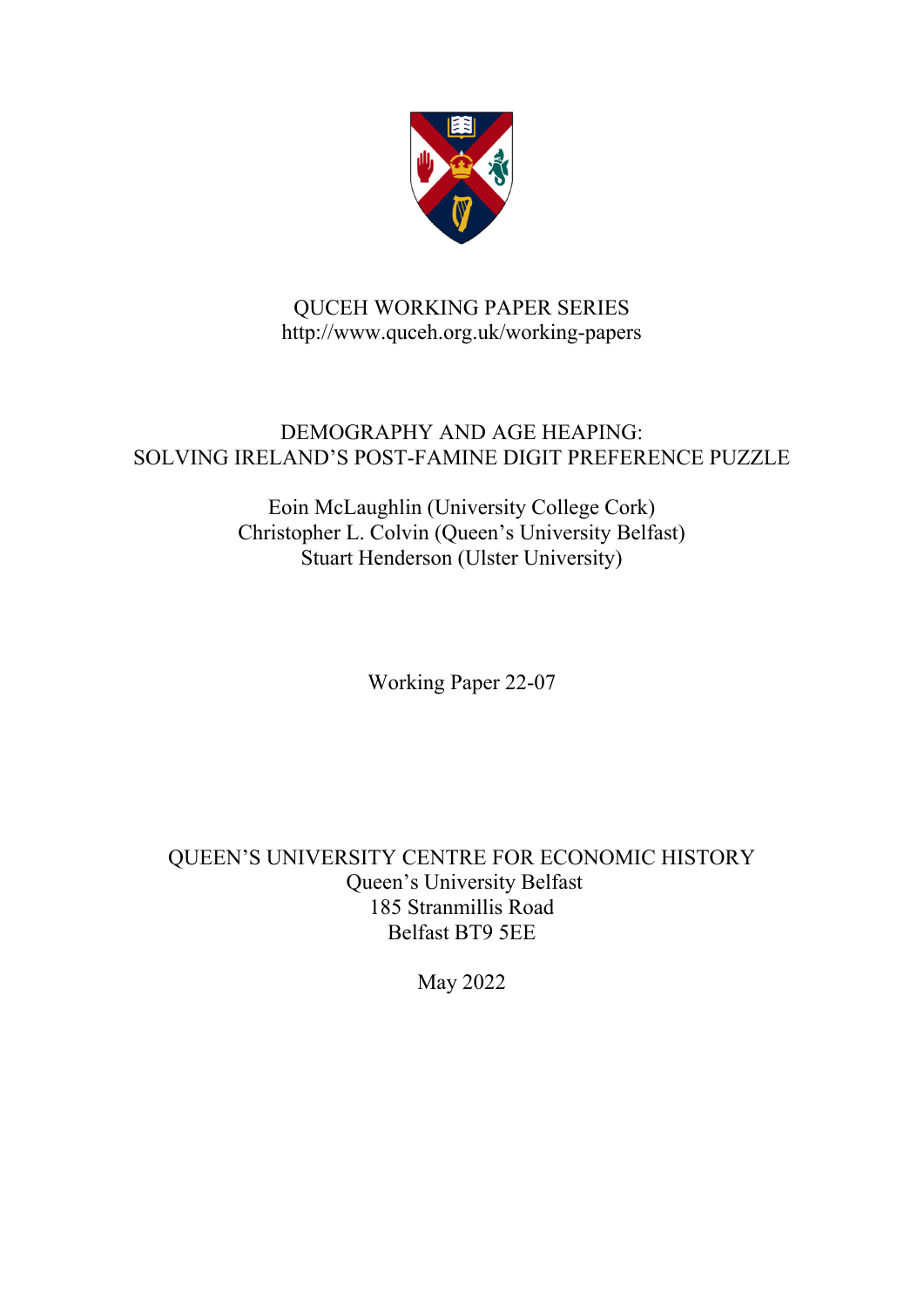# Demography and age heaping: solving Ireland's post-famine digit preference puzzle\*

Eoin McLaughlin†

Christopher L. Colvin‡

Stuart Henderson§

#### May 2022

#### Abstract

Age heaping in Ireland worsened in the years after the Great Irish Famine (1845–1852), even as other measures of educational attainment improved. We show how demography can account for this seemingly conflicting pattern. Specifically, we argue that a greater propensity to emigrate typified the youngest segment (23–32-year-olds) used in conventional indices of digit preference. Quantification of heaping must therefore be interpreted in light of an older underlying population which is more likely to heap. We propose how digit preference indices can adjust for such demographic change by introducing age standardisation.

Keywords: age heaping, human capital, demography.

JEL codes: N33, J10.

<sup>\*</sup> We thank Matthias Blum, Frank Geary, Alessandro Nuvolari, Cormac Ó Gráda and Rebecca Stuart for reading an earlier version of this working paper.

<sup>†</sup> University College Cork. Email: eoin.mclaughlin@ucc.ie.

<sup>‡</sup> Queen's University Belfast. Email: chris.colvin@qub.ac.uk.

<sup>§</sup> Ulster University. Email: s.henderson1@ulster.ac.uk.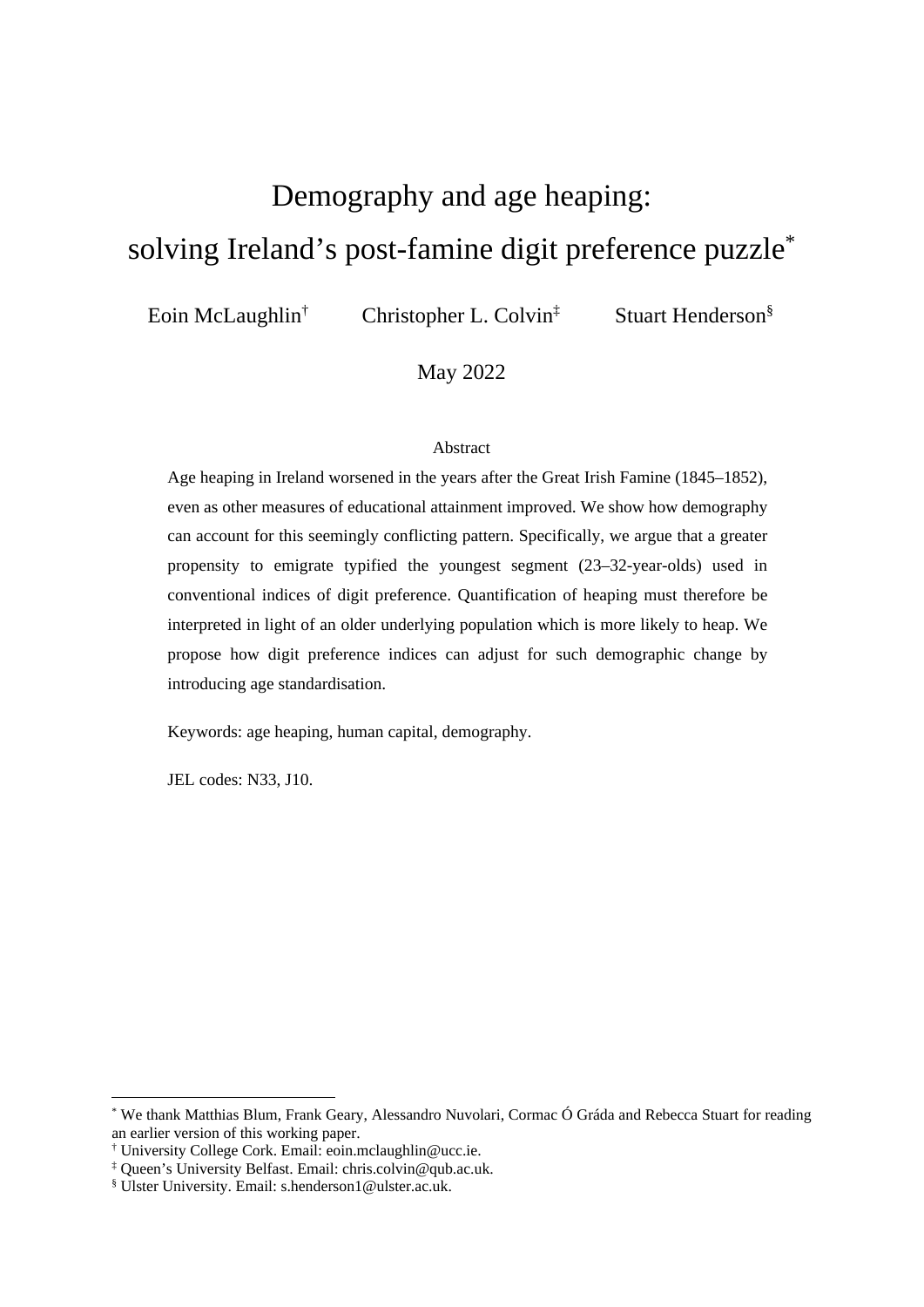## **I. Introduction**

Economic historians continue to be intrigued by patterns of digit preference in the distribution of ages. The phenomenon, now widely referred to as age heaping, first came to prominence among economic historians when Joel Mokyr drew a link between digit preference and numeracy skills in his analysis of Irish emigrants to the US.<sup>1</sup> Viewed as a novel solution to the lack of historical data on human capital attainment, age heaping indices have been energetically applied to a wide range of datasets to provide new illumination on human capital development across time and space.<sup>2</sup>

However, recent debate in the *Economic History Review* questions the efficacy of age heaping as a numeracy and human capital indicator.<sup>3</sup> Brian A'Hearn, Alexia Delfino and Alessandro Nuvolari argue that age heaping cannot represent numerical skills alone and posit two other explanations based on analysis of historical Italian censuses: (1) state capacity, where the accuracy of census recording reflects available state resources; and (2) culture, where digit preference mirror changes to the social admiration of youth and the elderly.<sup>4</sup> They conclude that changing age heaping patterns are a combined outcome of forces of modernisation rather than a narrow consequence of human capital accumulation. Joerg Baten, Giacomo Benati and Sarah Ferber reply that A'Hearn et al.'s concerns are exaggerated and reiterate the age-heapingas-numeracy interpretation.<sup>5</sup> Then, a rejoinder by A'Hearn et al. argues that they are not dismissing age-heaping-as-numeracy, but rather adding nuance to the interpretation.<sup>6</sup>

We augment this exchange by identifying, and then subsequently solving, the "Irish" heaping puzzle": a strange increase in age heaping between the 1841 and 1871 censuses (see Figures 1 and 2), despite increasing literacy, school enrolment and educational attainment. Our analysis suggests a fourth explanation for age heaping: it is partly a mechanical phenomenon,

<sup>&</sup>lt;sup>1</sup> Mokyr, *Why Ireland starved*, which builds on Mokyr and Ó Gráda, 'Emigration and poverty'. De Bromhead, Fernihough and Ó Gráda, '175 years', now argue that Mokyr and Ó Gráda were 'almost certainly wrong'. 2

Examples: A'Hearn, Baten and Crayen, 'Quantifying quantitative literacy', Földvári, van Leeuwen and van Leeuwen-Li, 'How did women count?'; Blum, Colvin, McAtackney and McLaughlin, 'Women of an uncertain age'; Blum and Kraus, 'Age heaping'; Cappelli and Baten, 'Numeracy development'; and, most recently, Gómezi-Aznar, '*Ad maiorem*'.

Demographers identified problems with measuring individual ages long before economic historians discovered age heaping: Shryock, Siegel, and associates, *The methods and materials*; Siegel and Swanson, *The methods and materials*. For more examples of age heaping in demography, see: Mukherjee and Mukhopadhyay, 'A study of digit preference'; Bailey and Makannah, 'Patterns of digit preference'; Fayehun, Ajayi, Onuegbu and Egerson, 'Age heaping among adults'; and Singh, Kashyap and Bango, 'Age heaping among individuals'.

<sup>4</sup> A'Hearn, Delfino and Nuvolari, 'Rethinking age heaping'.

<sup>&</sup>lt;sup>5</sup> Baten, Benati and Ferber, 'Rethinking age heaping again'. They present technical issues with A'Hearn et al.'s methodology and cite evidence from cross-country regressions that age heaping is not correlated with measures of state capacity – although the cultural component of age heaping is left unaddressed. 6

<sup>&</sup>lt;sup>6</sup> A'Hearn, Delfino and Nuvolari, 'Age heaping and its discontents'. Another sceptical look at the heapingnumeracy link is Beltran Tapia, Diez-Minguela, Martinez-Galarraga and Tirado-Fabregat, 'Two stories'.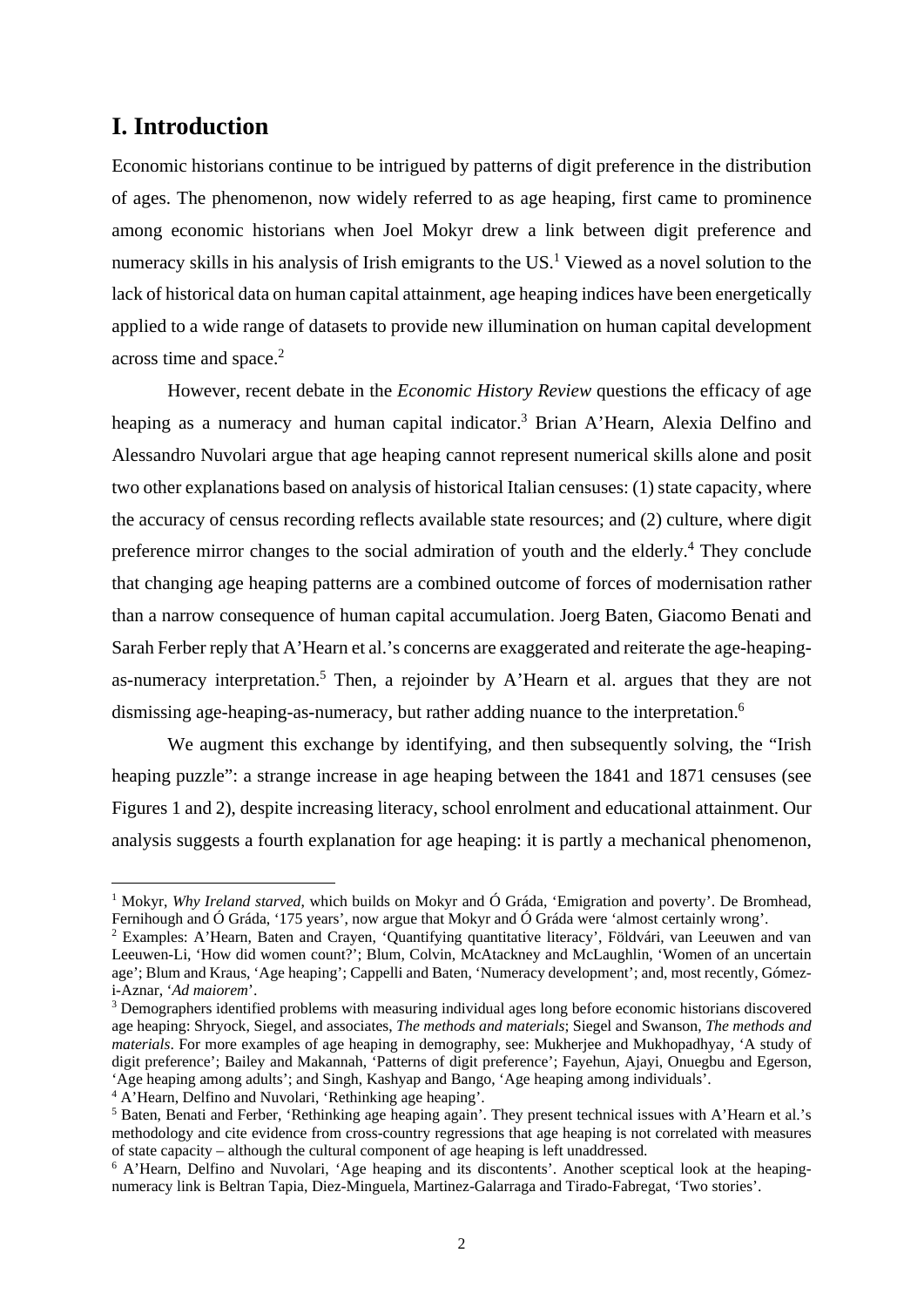driven by demographic forces. When we adjust for the underlying demographic characteristics of the population, our heaping puzzle is solved.

We show that younger populations are less inclined to report rounded ages and argue that Ireland's population was automatically more likely to heap in 1871 because it was significantly older.<sup>7</sup> Without taking this demographic change into consideration, scholars could incorrectly assume that Ireland had experienced a decline in numeracy, a reduction in state capacity or a change in culture. Instead, the reality is a famine-induced "premature aging" effect, precipitated by Ireland's Famine-era mortality and migration experiences.<sup>8</sup> Ireland's post-Famine emigrants were in large measure young female and male domestic servants and young male agricultural labourers. Only 25 per cent of the cohort aged 10–19 in 1841 remains in the 1871 census, whereas 32 per cent of the cohort aged 20–29 in 1841 remains in 1871.<sup>9</sup>

A reversal of age heaping in famine-affected areas is not a novel observation in the existing literature. Manzel observes a famine-related reversal for Spain; Baten, Ma, Morgan and Wang for China; and Baten, Crayen and Voth for England.<sup>10</sup> And for Ireland, Baten et al. first notice the pattern, while Blum, Colvin, McAtackney and McLaughlin speculated on its causes.11 However, to our knowledge, we are the first to systematically test the hypothesis that famine-induced *demographic* change is a chief driver of heaping reversals, and the first to design a modified index to diagnose this issue.12

The implication of our findings is that demographic correction should be made by other researchers too; yes, demographic change may be particularly pronounced in the Irish case, but all populations experience year-on-year fluctuations due to births, aging and increased life expectancy, migration and deaths. In particular, the type of rural-urban migration typical of nineteenth-century industrialisation distorts population distributions and makes direct ruralurban comparisons fraught with difficulty. More locally to Ireland, our findings also suggest a

<sup>&</sup>lt;sup>7</sup> Crayen and Baten, 'Global trends', acknowledge a higher propensity to age heap among older populations. Their simple solution is to focus only on 23–73-year-olds. However, by constructing unweighted mean Whipple indices when there were 'frequent cases of several age groups per birth decade', Crayen and Baten introduced selection bias into these measurements due to selective migration and mortality.

<sup>8</sup> This demographic change is described in Kennedy and Clarkson, 'Birth, death, and exile'. See also Gilleard, 'The other Victorians', where the aging population is discussed.

<sup>9</sup> Relatedly, Gomellini and Ó Gráda, 'Migrations', explore whether Italy's experience of selective emigration explain longitudinal age heaping patterns there.

<sup>10</sup> Manzel, 'Essays on human capital'; Baten, Ma, Morgan and Wang, 'Evolution of living standards'; Baten, Crayen and Voth, 'Numeracy'.

<sup>&</sup>lt;sup>11</sup> Baten et al., 'Evolution of living standards', p. 356; Blum et al., 'Women of an uncertain age'.

<sup>&</sup>lt;sup>12</sup> Ó Gráda, 'Dublin Jewish demography', was also aware of the problem of demography in his study of Jewish migrants from Tsarist Russia in the 1911 census. Rather than constructing a single age heaping index, he simply reports separate age heaping indices for each age band.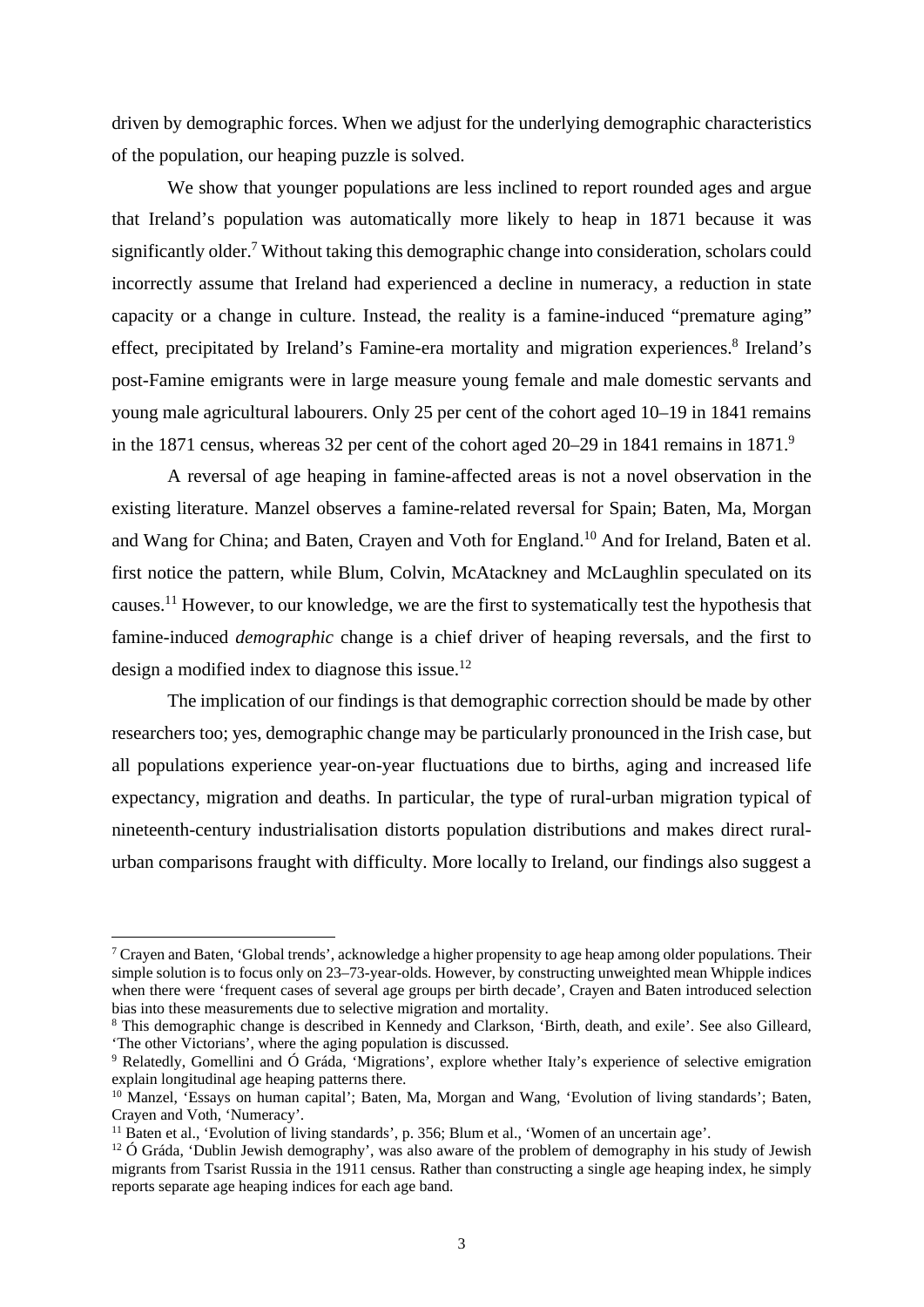Figure 1. *Population distribution by age* 



 $\boldsymbol{0}$  $\mathbf{0}$ 

 $10\,$ 

20

 $30$ 



*Note:* The last point for 1841 is 90-years-and-over. *Source*: *Report of the commissioners* (P.P. 1843, XXIV); *Census of Ireland* (P.P. 1876, LXXXI); using US Census Bureau Population Analysis System (https://www.census.gov/data/software/pas.html).

50

Age

60

 $70$ 

80

90

 $40$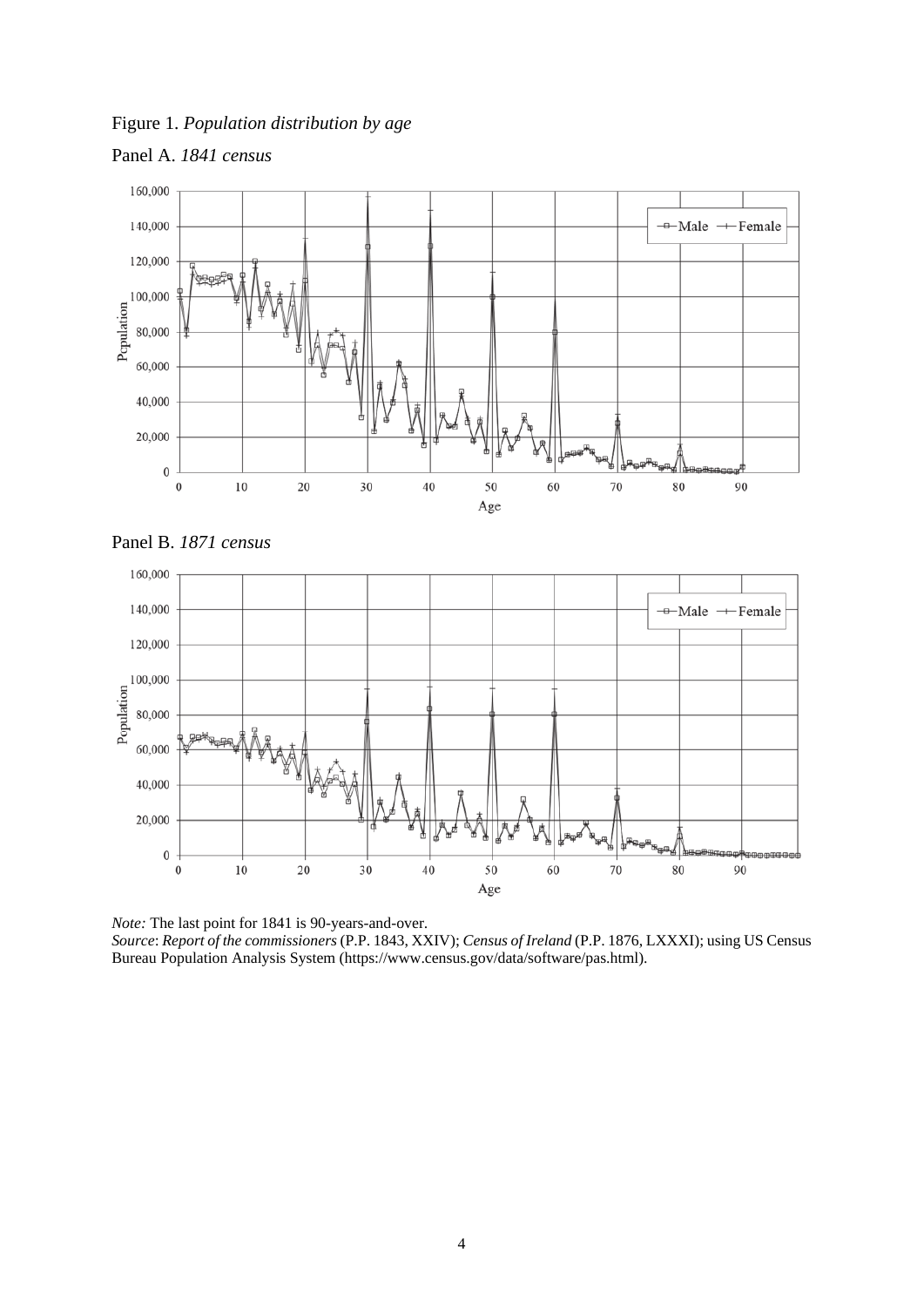Figure 2. *Digit preference, Myers method* 





*Note:* Robert J. Myers's blended population is a weighted sum of the number of persons reporting ages ending in each of the ten terminal digits (Myers, 'Errors and bias'; Myers, 'Accuracy of age reporting'). For 1841, only ages up to 90 are used. *Source*: See Figure 1.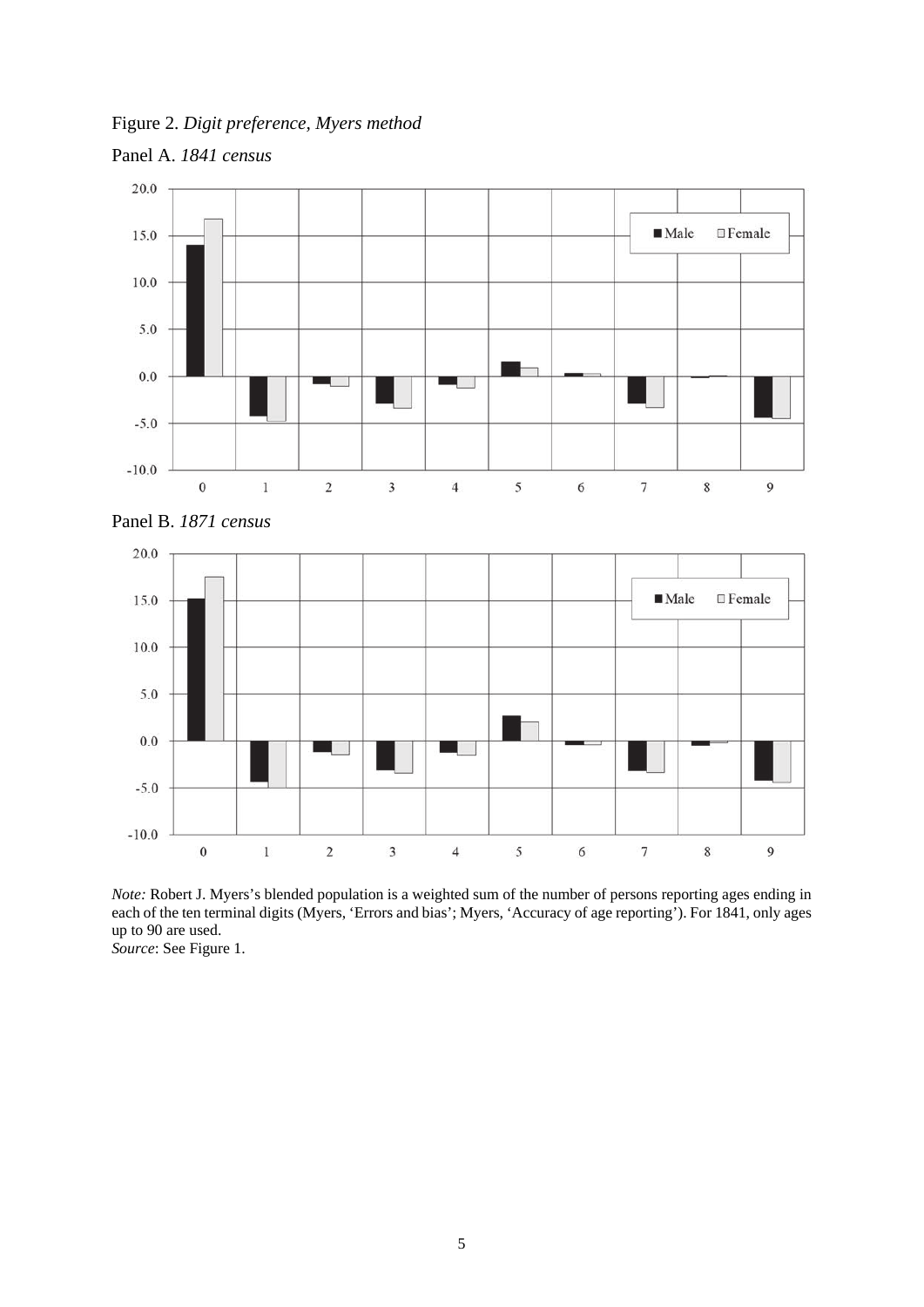more explicit role for demographic aging in debates about the island's post-Famine economic performance.<sup>17</sup> Our inquiry proceeds by setting out the problem as we see it, and then adapting off-the-shelf ideas from the field of demography to propose diagnostic tools that others can also adopt in their work.

## **II. Ireland's digit preference**

There are a range of alternative indices available with which to evaluate the extent of age heaping in a single metric. The most popular among economic historians has become the ABCC index, a modification of the Whipple index. The original Whipple index is a ratio of the share of people reporting an age ending in zero or five to all age statements, where the population is restricted to those aged between 23 and 62:18

$$
WI = \left(\frac{n_{25} + n_{30} + \dots + n_{55} + n_{60}}{1/5 \times (n_{23} + n_{24} + n_{25} + \dots + n_{62})}\right) \times 100 \text{ if } WI \ge 100; \text{ else } WI = 100 \tag{1}
$$

where  $n$  is the sum of individuals with that specific age. As calculated, for a traditional "pyramid" shaped population distribution the WI would give greater weight to the bottom of the age distribution; because there are more younger people this means that younger age groups affect WI more than older people. A WI value of 500 indicates that all age statements end in zero or five; a value of 100 indicates no heaping.

A'Hearn, Baten and Crayen – on the suggestion of Gregory Clark – modify WI to range between zero and 100, where zero indicates that everyone reports an age terminating in 0 or 5, and 100 that there is no heaping on ages terminating in 0 and  $5.^{19}$  This modified index is argued to be interpretable as the percentage of the population that is numerate, and is given as follows:

$$
ABCC = \left(1 - \frac{(WI - 100)}{400}\right) \times 100, \text{if } WI \ge 100; \text{ else } ABCC = 100 \tag{2}
$$

In Table 1, we report age heaping indices for Ireland across four decennial census points, from 1841 to 1871. This suggests greater heaping in 1871 (as compared to 1841) was not an exception; heaping was more pronounced in all three census years after 1841.

<sup>&</sup>lt;sup>17</sup> For recent perspectives on post-Famine economic performance, see: Begley, Geary and Stark, 'Convergence'; Henderson, 'Religion and development'; and Kenny, Lennard and O'Rourke, 'An annual index'.

<sup>&</sup>lt;sup>18</sup> Or as Whipple referred to it, 'method of adjusting data troubled with these concentrations on the round numbers', Whipple, *Vital statistics*, p. 180.

<sup>&</sup>lt;sup>19</sup> A'Hearn, Baten and Crayen, 'Quantifying quantitative literacy'.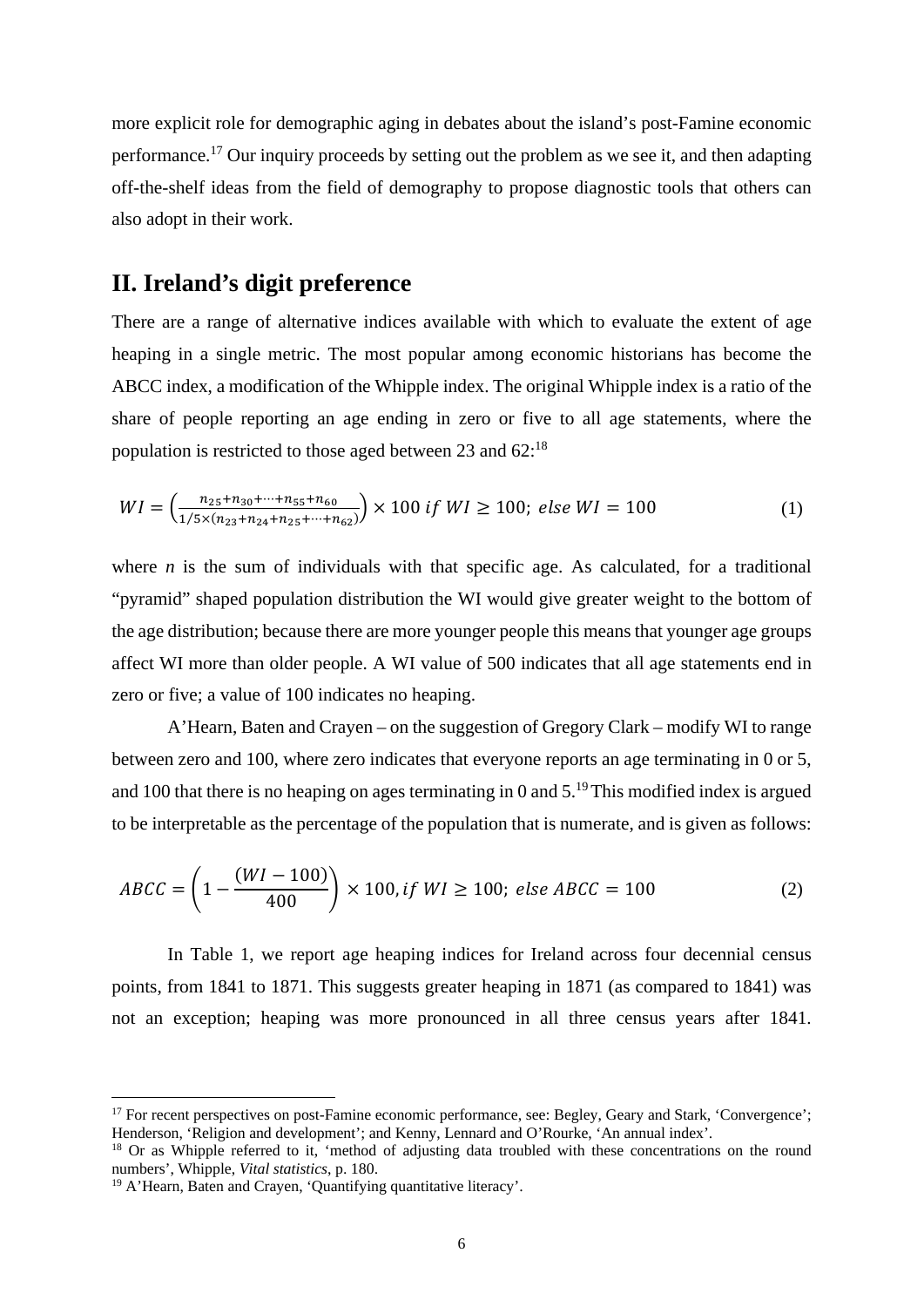|      |      |                 | Table 1. Estimates of heaping (Whipple and ABCC), |                 |             |               | illiteracy and industrial production, 1841–1871 censuses |                           |             |                  |                                                                                                                                                                                 |                   |
|------|------|-----------------|---------------------------------------------------|-----------------|-------------|---------------|----------------------------------------------------------|---------------------------|-------------|------------------|---------------------------------------------------------------------------------------------------------------------------------------------------------------------------------|-------------------|
| Year |      | Whipple (23-62) |                                                   |                 | ABCC(23-62) |               |                                                          | Illit. % (5 years & over) |             |                  | Production $(1841 = 100)$                                                                                                                                                       |                   |
|      | Male | Female          | Both                                              | Male            | Female      | Both          | Male                                                     | Female                    | <b>Both</b> |                  | Output Output per<br>cap.                                                                                                                                                       | Produc-<br>tivity |
| 1841 | 203  | 213             | 209                                               | 74              | 72          | 73            | $\frac{6}{4}$                                            | 59                        | 53          | $\overline{100}$ | 100                                                                                                                                                                             | 100               |
| 1851 | 221  | 231             | 226                                               | 70              | 67          | $\frac{8}{8}$ | $\overline{c}$                                           | 51                        | 47          | 150              | 189                                                                                                                                                                             | 207               |
| 1861 | 217  | 225             | 221                                               | 71              | 69          | 70            | 35                                                       | $\frac{1}{4}$             | 39          | $\frac{4}{4}$    | 204                                                                                                                                                                             | 240               |
| 1871 | 219  | 225             | 222                                               | $\overline{70}$ | 69          | 69            | $\overline{\mathfrak{Z}}$                                | 36                        | 33          | 186              | 282                                                                                                                                                                             | 353               |
|      |      |                 |                                                   |                 |             |               |                                                          |                           |             |                  | <i>Note:</i> A higher Whipple or lower ABCC implies more heaping. Illiteracy is the percentage of persons who can neither read nor write of persons 5 years and upwards. Output |                   |

| ֧֖֖֚֚֚֚֚֝֝<br>֧֚֚֝<br>֧֖֖֚֚֚֚֝ <u>֚</u><br>ֺ֚֝<br>֚֬                                                                                                                           | l |  |
|--------------------------------------------------------------------------------------------------------------------------------------------------------------------------------|---|--|
| c indicting of output par unoriza-<br>views measured as industrial output per with<br>$\cdots$ is labour<br>is measured as industrial output. Proc                             |   |  |
| nsus of Ireland (P.P. 1851, XXXI); Census of Ireland (P.P. 1863, LVII); Census of Ireland (P.P. 1863, LXI);<br>಼<br>ource: Report of the commissioners $(P.P. 1843, XXIV)$ ; ( |   |  |
| $ny$ et al. 'An annual index'<br>nota from Kenny<br>us of Ireland (P.P. 1876, LXXXI). Output da<br>oneur o                                                                     |   |  |

 $\overline{7}$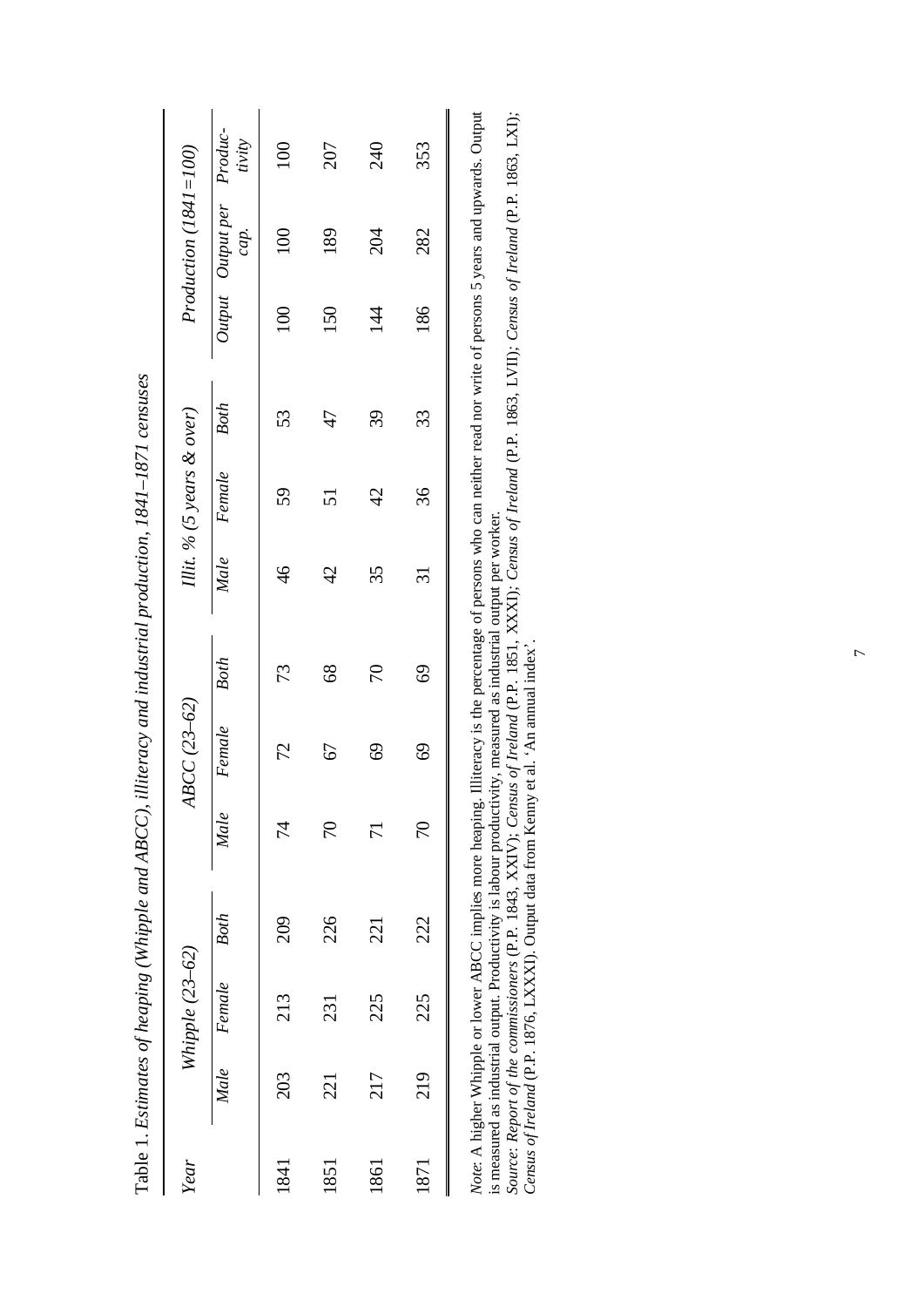By contrast, reported literacy in Ireland increased from roughly 1-in-2 in 1841 to 7-in-10 in 1871. This runs counter to the correlation we would expect to see if heaping is an indicator of human capital.

Ireland was the first polity of the UK to receive state-funded primary education, from 1831.<sup>20</sup> National schools taught the three R's – reading, writing, and arithmetic – with bookkeeping an especially sought-after subject.<sup>21</sup> It is unsurprising to see this education policy bearing fruit in terms of the reduction in illiteracy 40 years after the policy was implemented. But it is quite surprising that there was an increase in heaping over the same period, if heaping is to be interpreted narrowly as numeracy skills. It is this puzzle that we now attempt to solve.

## **III. Explaining the Irish puzzle**

To explore the curious heaping reversal, we use tabulated age data from the 1841 and 1871 censuses of Ireland. Unlike other censuses, these have the advantage of reporting ages by county (32 counties, equivalent to NUTS-3) and therefore permit spatial comparisons across the island.<sup>22</sup> Figure 3 maps ABCC values by county for 1841 and 1871 and shows a striking decline in ABCC across most of the polity.

Our focus is the changing demographic composition of the population: the Irish population became older after the Famine. Among the population used in calculating the ABCC index, the main difference was a 4.35-percentage point decrease in the share of the population aged 23–32 and a 5.05-percentage point increase in the share of the population aged 53–62. This was primarily a consequence of increased emigration flows to Great Britain and North America. Irish migrants were overwhelmingly young single individuals (male and female); they tended not to migrate in family groups. $^{23}$ 

We model the change in ABCC at the county level from 1841 to 1871 using a simple OLS regression. We focus on the change in the shares of the population that are used in the Whipple calculation. We also add Famine-era excess mortality and migration as controls. Famine-era excess mortality is the average annual excess death rate between 1846 and 1851.<sup>24</sup>

<sup>&</sup>lt;sup>20</sup> Blum et al., 'Women of an uncertain age'.<br><sup>21</sup> Coolahan, *Irish education*; Clarke, 'The teaching of bookkeeping'.

<sup>&</sup>lt;sup>22</sup> Ages are only reported at the national (NUTS-1) and provincial (four provinces, NUTS-2) level in the censuses of 1851 and 1861.<br><sup>23</sup> Ó Gráda and O'Rourke. 'Migration as disaster relief'.

<sup>&</sup>lt;sup>24</sup> Mokyr, *Why Ireland starved*, Table 9.2. Mokyr provides both lower and upper bound estimates. We use the lower bound, but using the upper bound yields similar regression results.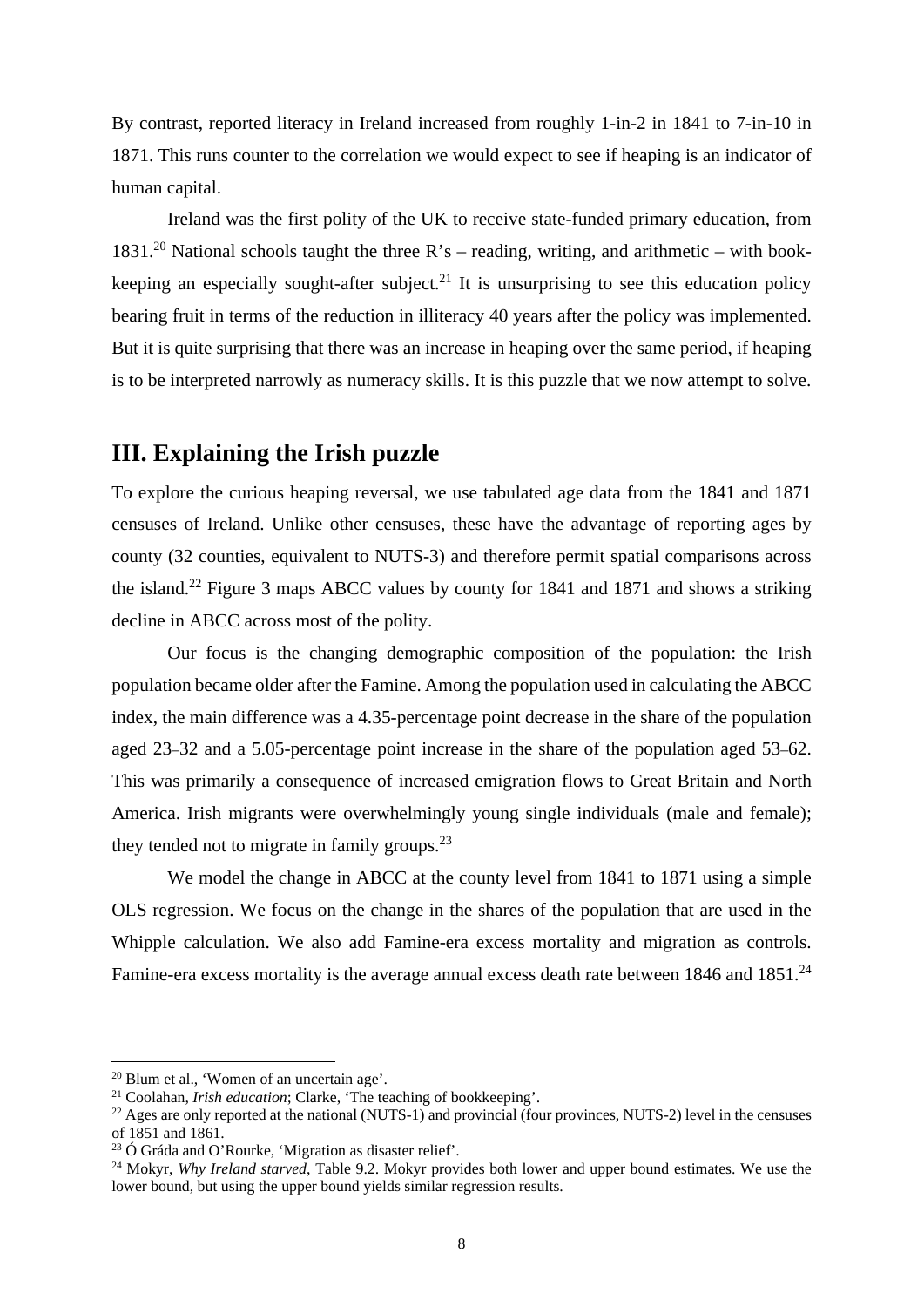| Variable                                | Mean     | $St.$ dev. | Min       | Max     |
|-----------------------------------------|----------|------------|-----------|---------|
| <b>ABCC 1841</b>                        | 73.42    | 4.02       | 65.75     | 81.76   |
| <b>ABCC 1871</b>                        | 68.55    | 5.40       | 57.28     | 81.19   |
| $\triangle$ ABCC 1841-71                | $-4.87$  | 2.81       | $-10.23$  | 4.32    |
| Illiteracy 1841                         | 51.24    | 13.96      | 22.99     | 79.01   |
| Illiteracy 1871                         | 33.44    | 9.98       | 15.63     | 57.37   |
| $\Delta$ Illiteracy 1841–71             | $-17.80$ | 5.51       | $-26.09$  | $-7.01$ |
| $\triangle$ 23–32 share in ABCC 1841–71 | $-4.36$  | 2.64       | $-10.57$  | 0.17    |
| $\triangle$ 33–42 share in ABCC 1841–71 | $-1.91$  | 1.35       | $-4.15$   | 0.56    |
| $\Delta$ 43–52 share in ABCC 1841–71    | 0.88     | 1.39       | $-1.69$   | 3.72    |
| $\Delta$ Female: male (23–62) 1841–71   | 0.94     | 4.99       | $-13.33$  | 9.07    |
| Famine-era excess mortality             | 21.73    | 15.74      | $-2.10$   | 58.40   |
| Famine-era migration                    | 144.09   | 76.90      | $-177.21$ | 259.44  |

Table 2. *Descriptive statistics* 

Note: Illiteracy is the percentage of persons who can neither read nor write of persons 5 years and upwards. *Source:* Age, illiteracy and sex: *Report of the commissioners* (P.P. 1843, XXIV); *Census of Ireland* (P.P. 1876, LXXXI). Famine-era excess mortality: Mokyr, *Why Ireland starved*, Table 9.2, lower bound. Famine-era migration: based on Ó Gráda and O'Rourke, 'Migration as disaster relief'.

Famine-era migration is based on Ó Gráda and O'Rourke's estimation of emigration between the 1841 and 1851 censuses.<sup>25</sup> We include the initial ABCC level in 1841 to control for level effects. Table 2 reports the descriptive statistics.

The regression results, reported in Table 3, highlight the importance of the changing composition of the population in explaining the change in ABCC over time. In specification 1, changing age structure and ABCC in 1841 explain 34 per cent of the variation in the dependent variable. With the inclusion of Famine-era migration and excess mortality in specification 3, the magnitude of the age structure effects is smaller. Notably, Famine-era migration is more statistically important than Famine-era mortality. This is to be expected; it was the oldest and the youngest that were most prone to perish during the Famine.26 However, Famine-era migration was the main driver of the compositional change of the population – specifically, those age groups included in the most widely-used age heaping indices.

<sup>&</sup>lt;sup>25</sup> Ó Gráda and O'Rourke, 'Migration as disaster relief'.<br><sup>26</sup> Mokyr and Ó Gráda, 'What do people die of'.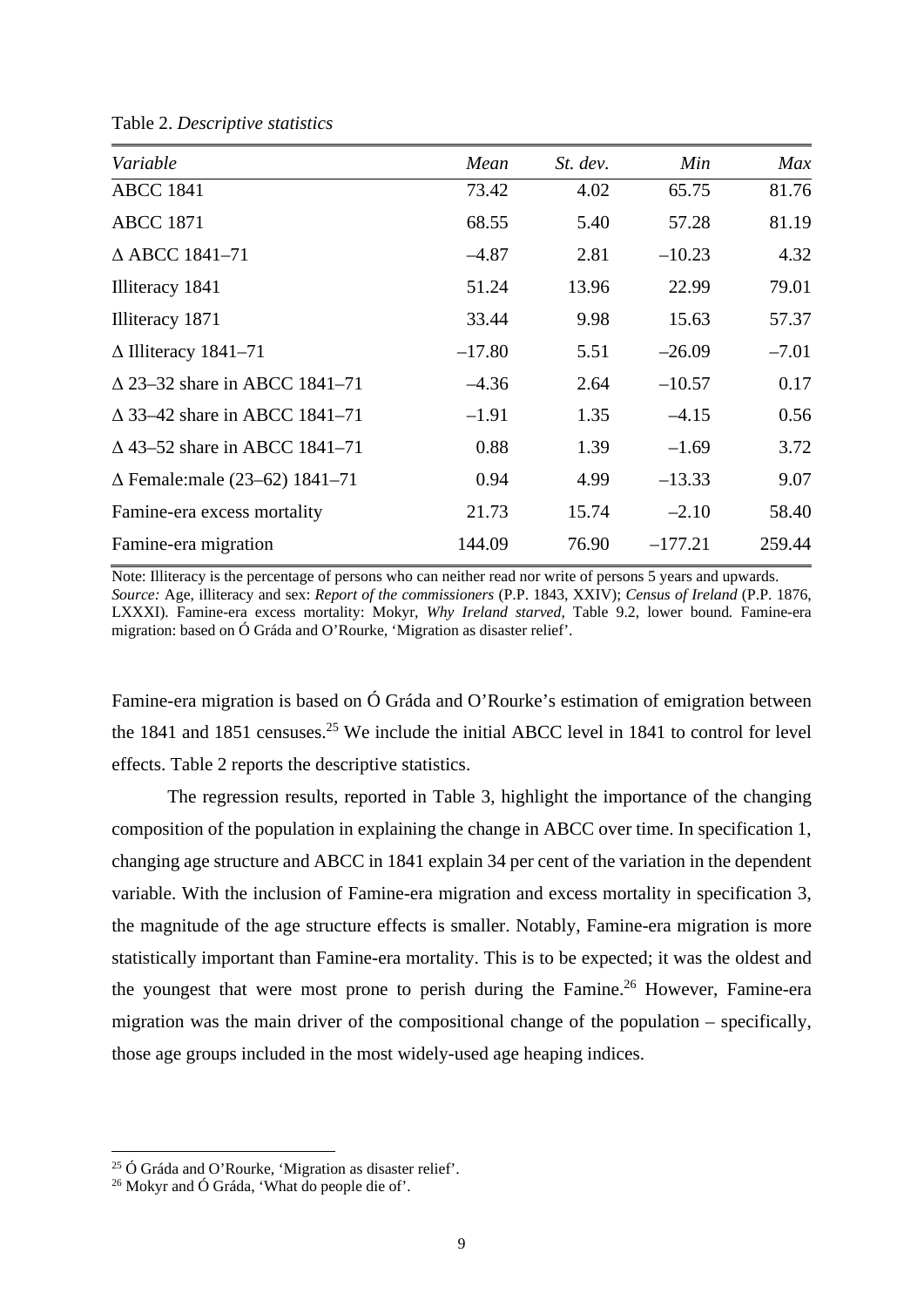| Variable                                |          | ∆ ABCC 1841-71 |             |         | $\triangle$ Illiteracy 1841-71 |            |
|-----------------------------------------|----------|----------------|-------------|---------|--------------------------------|------------|
|                                         | (1)      | (2)            | (3)         | (4)     | (5)                            | (6)        |
| ∆ 23–32 share in ABCC 1841–71 1.390***  |          | 1.431***       | $0.597**$   | 0.791   | 0.679                          | 0.327      |
|                                         | (0.479)  | (0.484)        | (0.253)     | (0.670) | (0.599)                        | (0.478)    |
| $\triangle$ 33–42 share in ABCC 1841–71 | 1.040*   | 1.144**        | $0.644**$   | 1.274** | 0.942                          | 0.819      |
|                                         | (0.521)  | (0.534)        | (0.287)     | (0.573) | (0.568)                        | (0.505)    |
| $\triangle$ 43–52 share in ABCC 1841–71 | 2.527**  | 2.815**        | $1.252**$   | 1.401   | 0.558                          | $-0.211$   |
|                                         | (1.029)  | (1.092)        | (0.477)     | (1.299) | (1.201)                        | (1.033)    |
| $\Delta$ Female: male (23–62) 1841–71   |          | $-0.101$       | $-0.138*$   |         | $0.303***$                     | $0.286***$ |
|                                         |          | (0.093)        | (0.072)     |         | (0.104)                        | (0.089)    |
| Famine-era excess mortality             |          |                | $-0.045$    |         |                                | $-0.085*$  |
|                                         |          |                | (0.034)     |         |                                | (0.049)    |
| Famine-era migration                    |          |                | $-0.021***$ |         |                                | $-0.012$   |
|                                         |          |                | (0.004)     |         |                                | (0.008)    |
| <b>ABCC 1841</b>                        | 0.023    | 0.034          | $-0.100$    |         |                                |            |
|                                         | (0.134)  | (0.138)        | (0.136)     |         |                                |            |
| Illiteracy 1841                         |          |                |             |         | $-0.263***-0.256***$           | $-0.162**$ |
|                                         |          |                |             | (0.062) | (0.055)                        | (0.065)    |
| Constant                                | $-0.751$ | $-1.331$       | 9.281       | 0.323   | $-0.713$                       | $-2.949$   |
|                                         | (10.770) | (10.904)       | (10.647)    | (1.935) | (2.153)                        | (2.374)    |
| Observations                            | 32       | 32             | 32          | 32      | 32                             | 32         |
| R-squared                               | 0.338    | 0.362          | 0.715       | 0.710   | 0.766                          | 0.834      |

Table 3. *OLS regressions of the change in ABCC and illiteracy between 1841 and 1871* 

*Note:* Robust standard errors in parentheses, \*\*\* p<0.01, \*\* p<0.05, \* p<0.1. Illiteracy is the percentage of persons who can neither read nor write of persons 5 years and upwards. *Source*: See Table 2.

Demography also matters when looking at illiteracy in specifications 4 to 6. Younger generations increasingly benefitted from the rise of the publicly funded National System of Education, and this invariably fuelled declining illiteracy over time. But of crucial importance was the increased literacy of the female population; the educational attainment of women in particular was emphasised by Fitzpatrick and Blum et al.<sup>27</sup> Here also Famine-era migration and excess mortality account for decreased illiteracy.

<sup>&</sup>lt;sup>27</sup> Fitzpatrick, "A share of the honeycomb"; Blum et al., 'Women of an uncertain age'.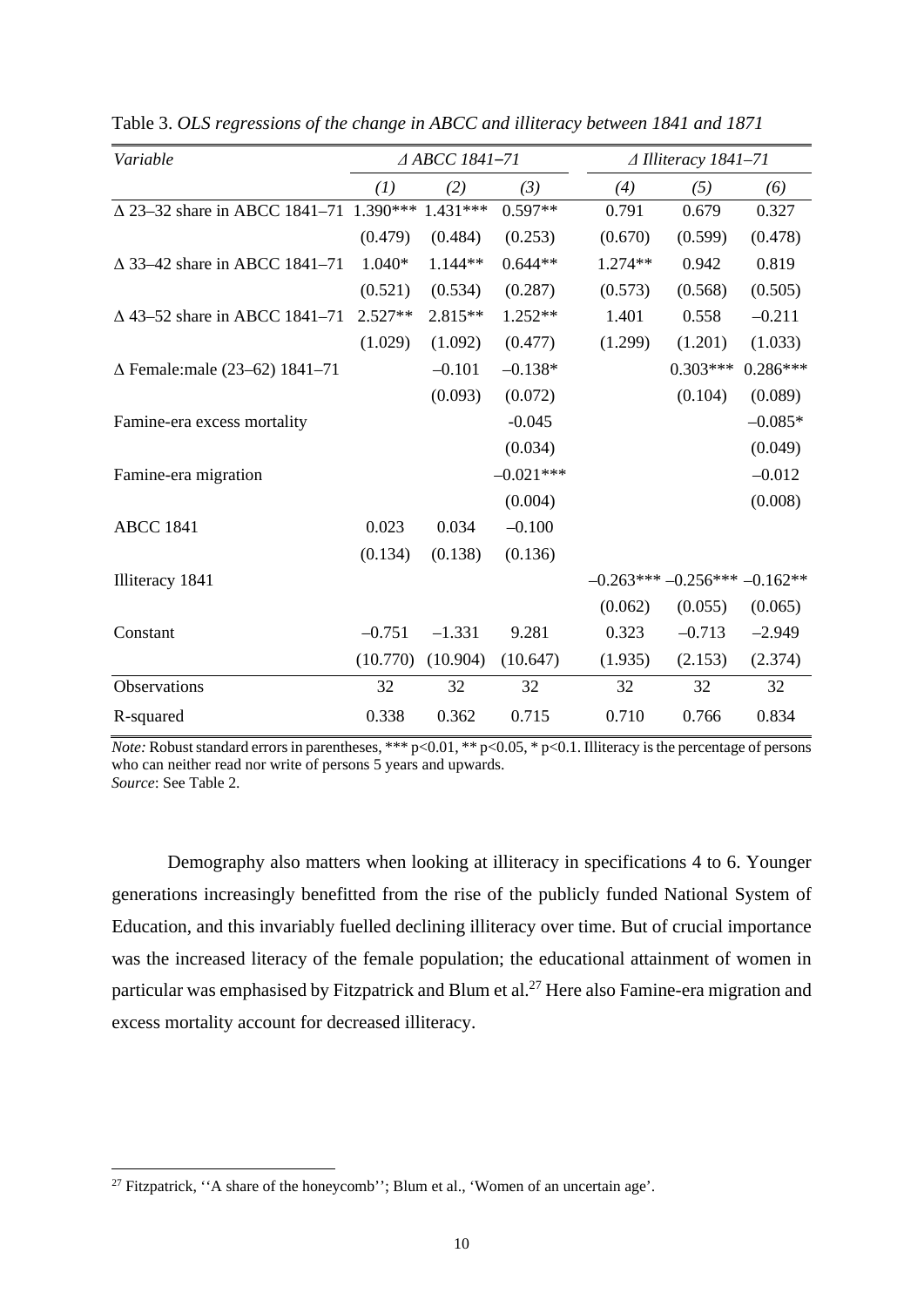### **IV. Introducing the age-standardised age heaping index**

Baten et al. argue that age heaping is best analysed by birth cohort rather than from a population average. However, comparing different birth cohorts derived from one census source introduces selection bias.<sup>28</sup> For example, using the  $1871$  census and comparing those born in the 1820s with those born in the 1810s introduces bias from selective mortality and selective migration. The resultant demographic change can be significant: as noted already in the introduction, only 25 per cent of the cohort aged 10–19 in 1841 remains in the 1871 census, whereas 32 per cent of the cohort aged 20–29 in 1841 remains in the 1871 census. This is further highlighted in Figure 4, which plots the ABCC values of the cohorts born in the 1810s from both the 1841 and 1871 censuses. The decline in male and female ABCC values for the cohort born in the 1810s is driven by selective mortality and migration.

An alternative is to compare the same age group, not cohort, across census years. This allows us to compare youth with youth, middle-aged with middle-aged, and elderly with elderly across the different census years. Figure 5 illustrates the change in ABCC values between the two census points by sex and age bin. There is very little change in the 23–32 age group for men and women, while the largest change is in the 43–52 age group. Women see negligible decline in the 53–62 age group, whereas for men there is still a substantial decline. However, the main change between both years is the relative weight of each group in wider population.

Our technical solution to the demographic problem inherent in extant age heaping indices is to adjust the conventional Whipple index by standardising it by age. Our modified Whipple index functions as a demographic diagnostic tool. Adjusting for demographic composition is commonly carried out when comparing mortality rates. A classic example is the comparison of mortality rates in Florida, which is famously a destination for retirees, and Alaska, which has a younger population. Without adjusting for age composition, the Florida-Alaska comparison gives a misleading impression of mortality.29 The same principle applies to age heaping.

<sup>&</sup>lt;sup>28</sup> Bodenhorn, Guinnane and Mroz, 'Sample-selection biases', have a similar argument in relation to anthropometrics.

<sup>&</sup>lt;sup>29</sup> See Colvin and McLaughlin, 'Death, demography and the denominator', for an application of this in measuring the demographic impact of the 1918 influenza pandemic.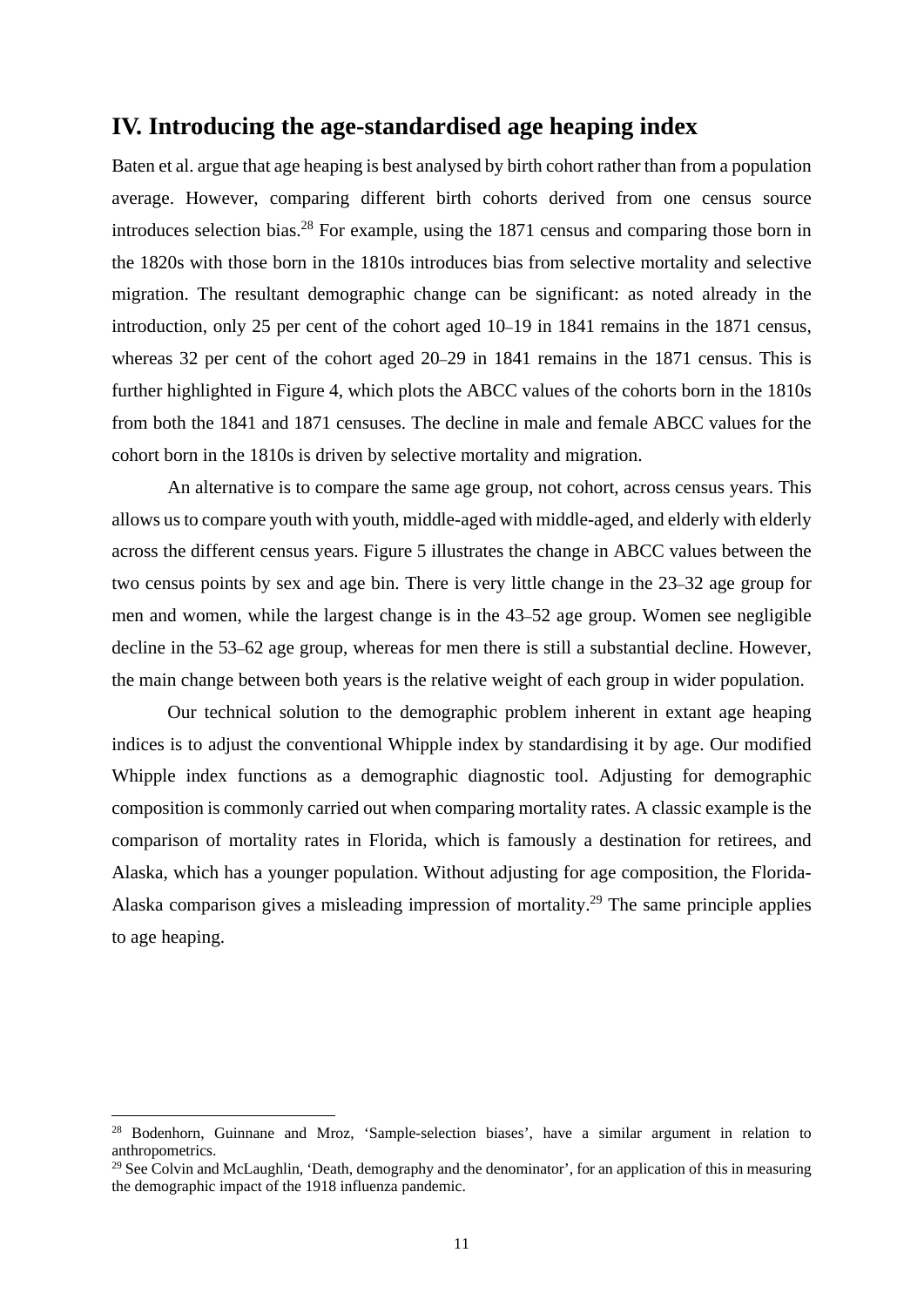Figure 3. *ABCC index by county in the 1841 and 1871 censuses* 



*Note:* Bins are nested means derived from the mean of all for both years, the mean between the minimum and the mean and the mean between the mean and the maximum for both years. *Source*: See Table 2.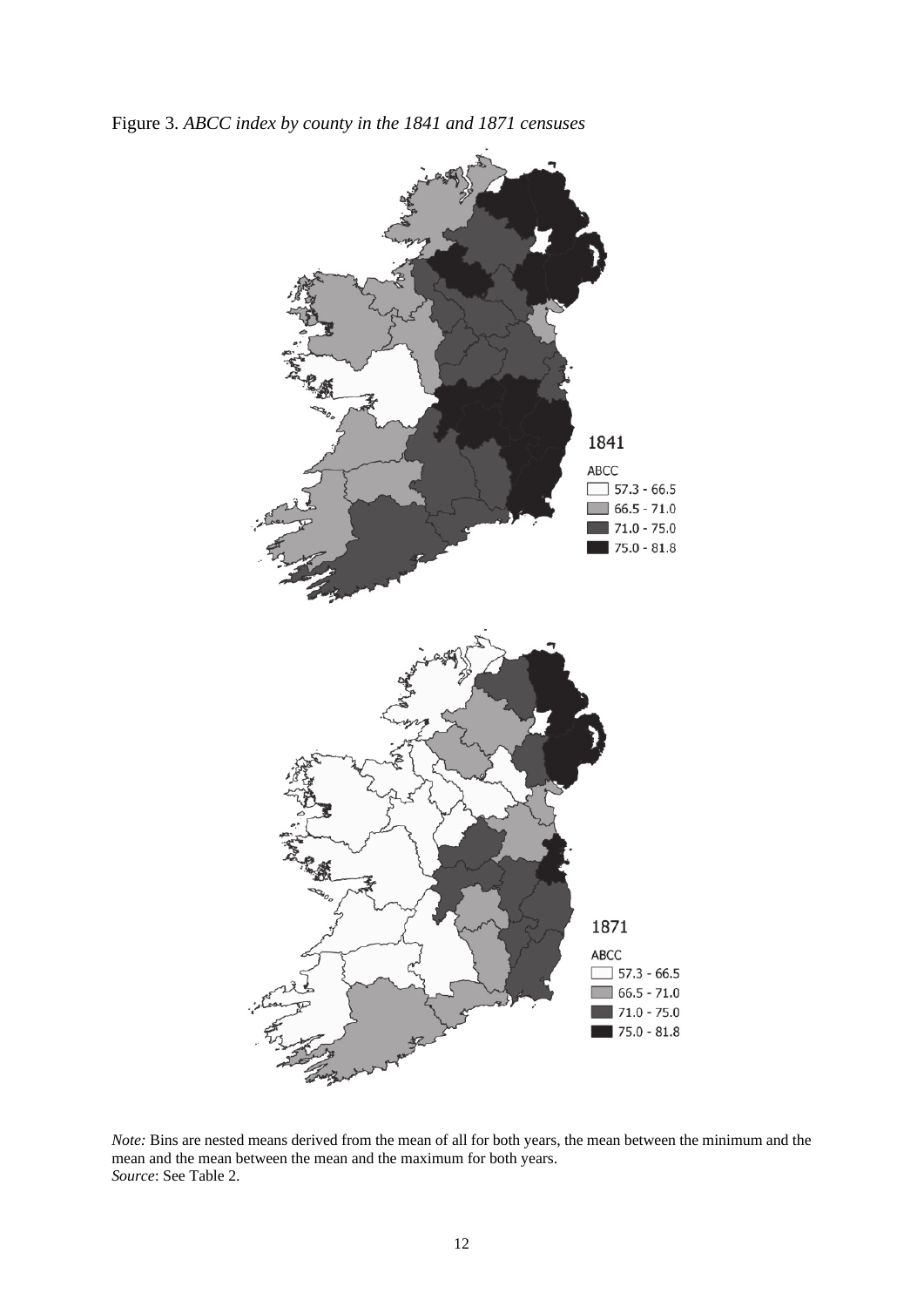

Figure 4. *ABCC values of cohorts born in the 1810s reported in the 1841 and 1871 censuses* 

*Note:* Boxplot demonstrating the locality, spread and skewness of cohorts through their quartiles. We use the 23–32 cohort from 1841 and the 53–62 cohort from 1871. *Source*: See Table 2.

Figure 5. *Change in ABCC values by age-category between the 1841 and 1871 censuses* 

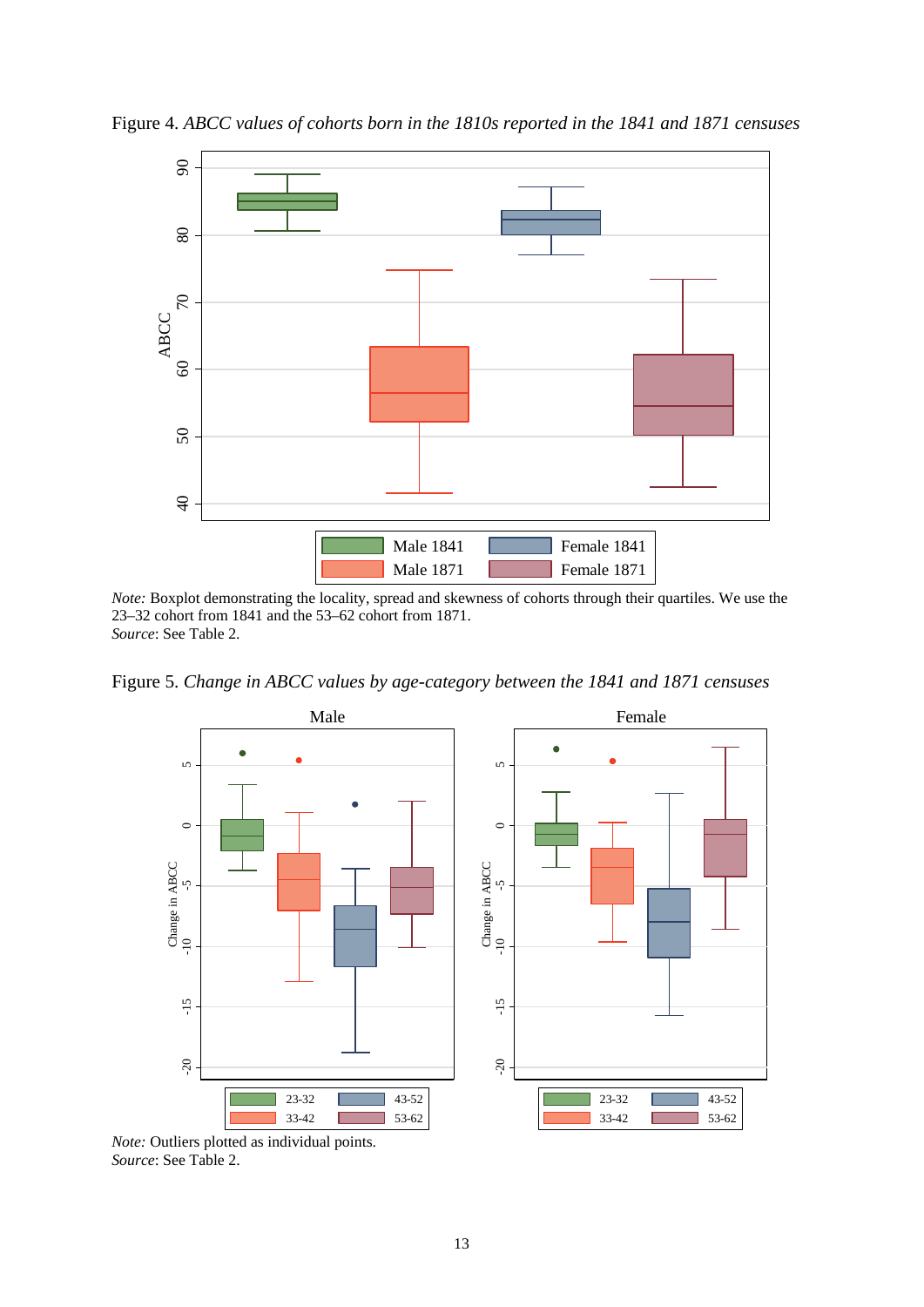Whipple made a distinction between '*secessive'* and '*accessive'* populations, the former being a population which has excess emigration and the latter one with excess immigration.<sup>30</sup> Yet the Whipple index itself compares the relative frequency of age statements terminating in 0 and 5 for the population aged between 23 and 62 without allowance for the age composition of the population. This is because Whipple's original purpose was to adjust for 'errors in age' rather than for making comparisons of populations across time and space. Simply put, this index is not being applied in the way that it was originally intended to be.

We can account for age composition differences by constructing a weighted average Whipple index, using standardised population weights to make our adjustment.<sup>31</sup> As the magnitude of error is in individual ages, the weights are derived from the underlying data source by grouping the ages:

$$
AgeWI = \sum \left( \frac{n_{25} + n_{30}}{1/5 \times (n_{23} \dots + n_{32})} \right) (m_{23-32}) + \dots + \left( \frac{n_{55} + n_{60}}{1/5 \times (n_{53} \dots + n_{62})} \right) (m_{53-62})
$$
 (3)

where *m* are age-standardised weights for each age group.<sup>32</sup> Standardised estimates then adjust for the differences in population structure and enable us to see whether the changing composition of the population explains the differences in heaping observed.<sup>33</sup> Essentially, our age-standardised Whipple index allows us to compare like-with-like.

The age-standardised Whipple index can be incorporated into a comparable framework as the age-standardised ABCC (*AgeABCC*) by replacing *WI* with *AgeWI* in Equation 2. Our weights are derived from the 1841 census (reported in Table 4), enabling us to directly compare 1841's younger population with 1871's older population. This is akin to the use of a base year in the calculation of real GDP. The effect of this adjustment is best illustrated by comparing the unadjusted and adjusted ABCC values for 1871, shown in Figure 6. The adjustment (i.e., standardisation) using the 1841 weights increases the mean ABCC values for both men and women.

Our adjustment leads to a significant alteration of the 'change in ABCC between 1841 and 1871' variable used previously as the dependent variable in our regression analysis. Figure

<sup>&</sup>lt;sup>30</sup> Whipple focuses on the population distribution of those between 15 and 50. Classification of secessive and accessive is based on whether this population is below or above 50%. The examples given are Sweden (50%) versus Massachusetts in 1910 (57%): Whipple. *Vital statistics*, p. 190.

<sup>&</sup>lt;sup>31</sup> As Whipple noted: 'for purposes of computation and comparison it is often convenient to have some standard of age distribution which can be used as a basis of reference' (Whipple, *Vital statistics*, p. 191). 32 These constitute the following age bins: 23–32, 33–42, 43–52, and 53–62.

<sup>&</sup>lt;sup>33</sup> Demographers refer to adjustments for age and digit preference as ways to reduce it in the underlying data source (e.g., discussion in Siegel and Swanson, *The methods and materials*).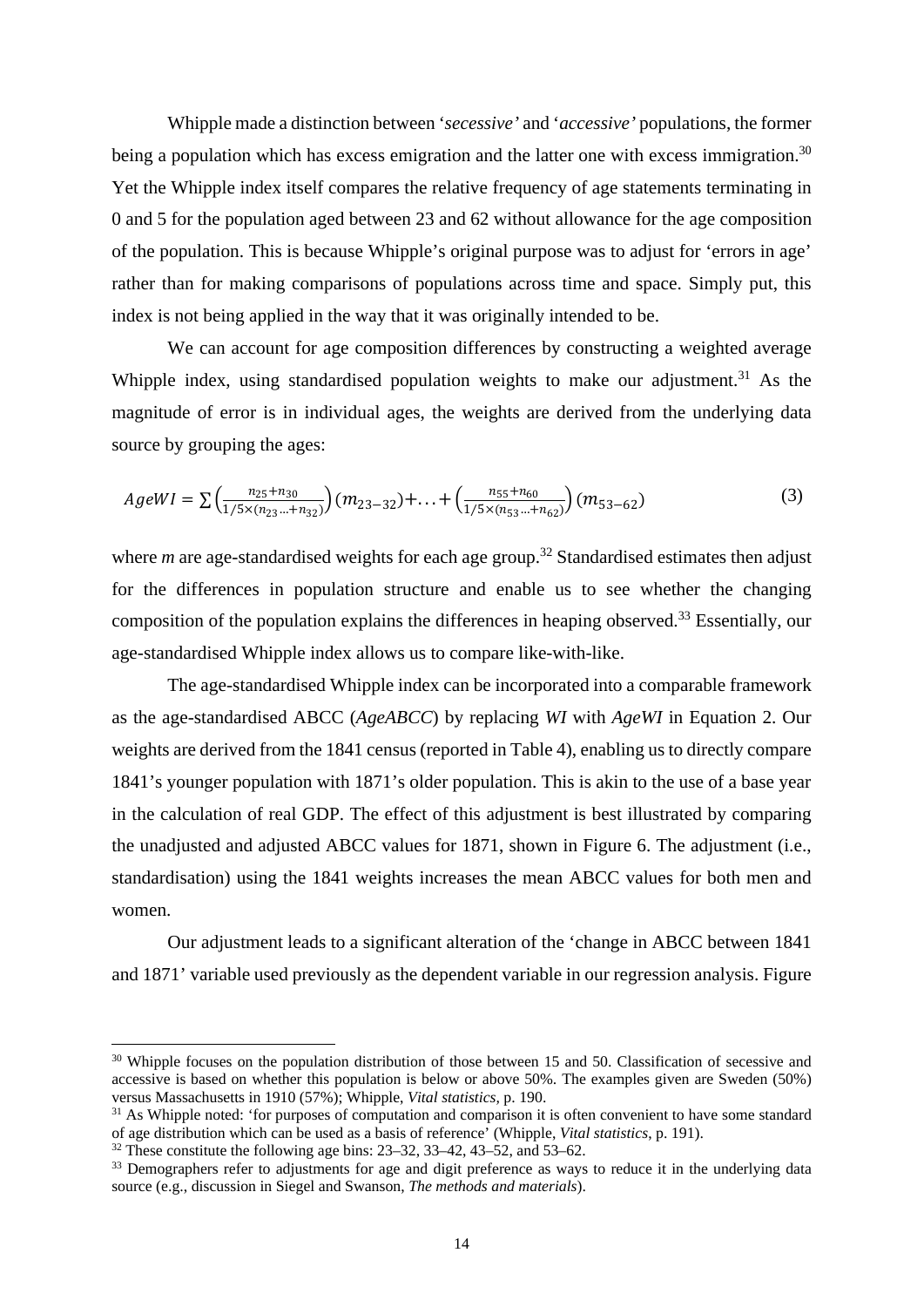|                              |           |           | Age bin   |           |
|------------------------------|-----------|-----------|-----------|-----------|
|                              | $23 - 32$ | $33 - 42$ | $43 - 52$ | $53 - 62$ |
| 1841 census weights          | 0.39      | 0.27      | 0.20      | 0.14      |
| 1871 census weights          | 0.35      | 0.25      | 0.21      | 0.19      |
| 1841 female population share | 0.53      | 0.52      | 0.51      | 0.52      |
| 1871 female population share | 0.54      | 0.52      | 0.53      | 0.52      |

Table 4. *Population weights and sex ratios by age bin* 

*Source*: See Table 2.

7 shows the percentage difference of the change (1841–1871) between unadjusted and standardised figures in a boxplot. After standardisation, the change in ABCC values was 30 per cent lower for males and 33 per cent lower for females (relative to the change when unadjusted figures were used). In extreme cases, such as in County Westmeath, the difference between 1841 and 1871 was 66 per cent lower for males and 177 per cent lower for females; the latter reflecting a decrease in heaping when standardised figures are used (as compared to an increase in heaping when unadjusted figures are used). County Dublin, which is unusual due to the reduction in heaping it experienced from 1841 to 1871, has larger changes in ABCC when standardised figures are used. This underscores the sizeable implications of standardisation. As a final exercise, in Appendix Tables A1 and A2, we report the unadjusted and age-standardised ABCC indices by sex and county.

## **V. Conclusion**

We have solved the Irish digit preference puzzle. Heaping increased because there was a decreasing share of those less likely to heap in the total population, a consequence of emigration patterns unleashed by the Famine. Our findings have implications for the relevance and interpretation of age heaping as a human capital indicator. As we illustrate here, agestandardised estimates of ABCC are required to identify whether changing demography is driving changes in age heaping, and then make more meaningful comparisons of heaping across time and space.<sup>34</sup> Populations change over time. This need not be as dramatic as the case of Ireland, but could be due to industrialisation and the push-pull factors influencing ruralurban migration flows.

<sup>34</sup> For example, in Crayen and Baten, 'Global trends'.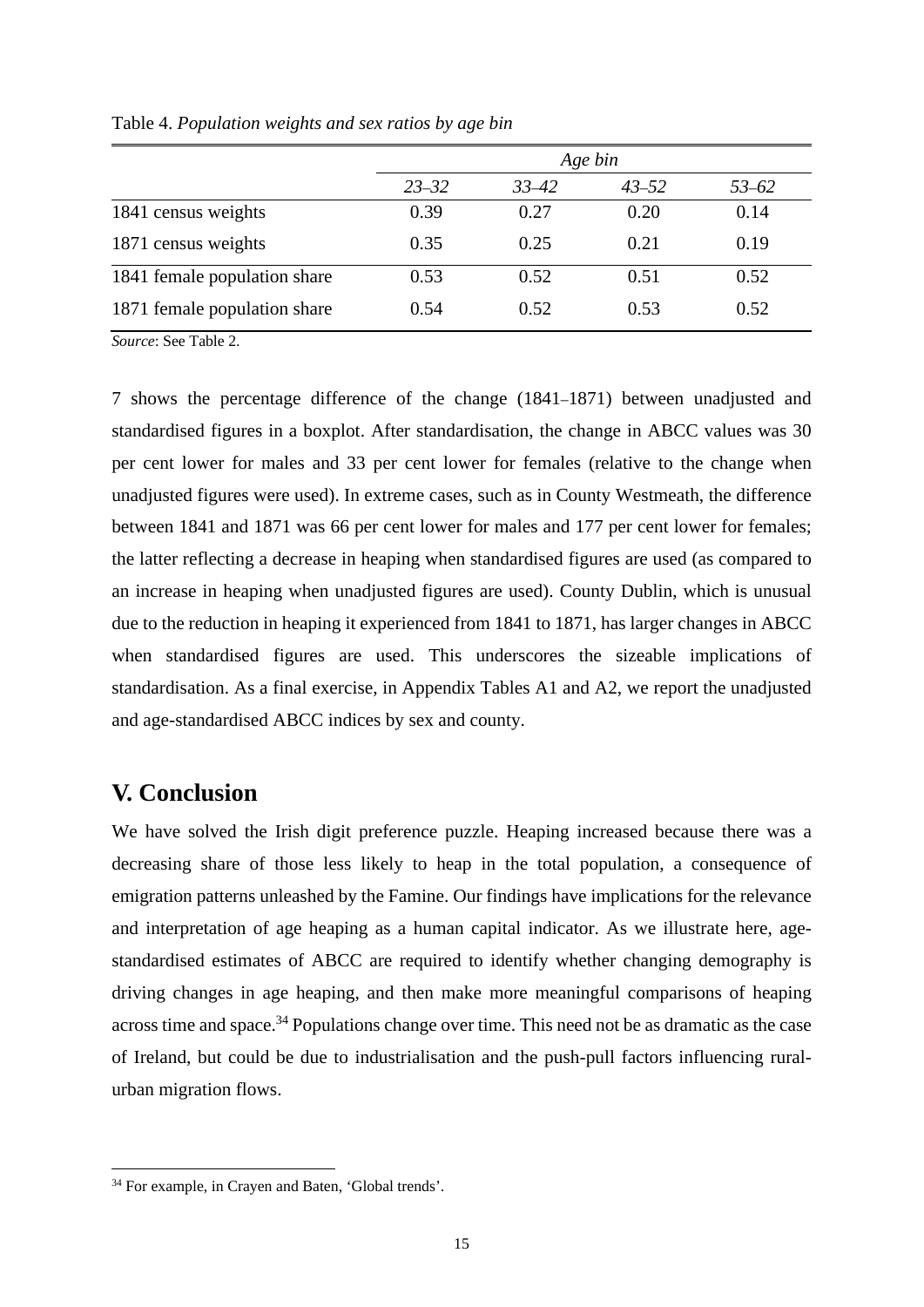

Figure 6. *Unadjusted and age standardised ABCCs in 1871* 

*Source*: See Table 2.

Figure 7. *Percentage difference of ∆ABCC (1841–1871) between unadjusted and standardised* 

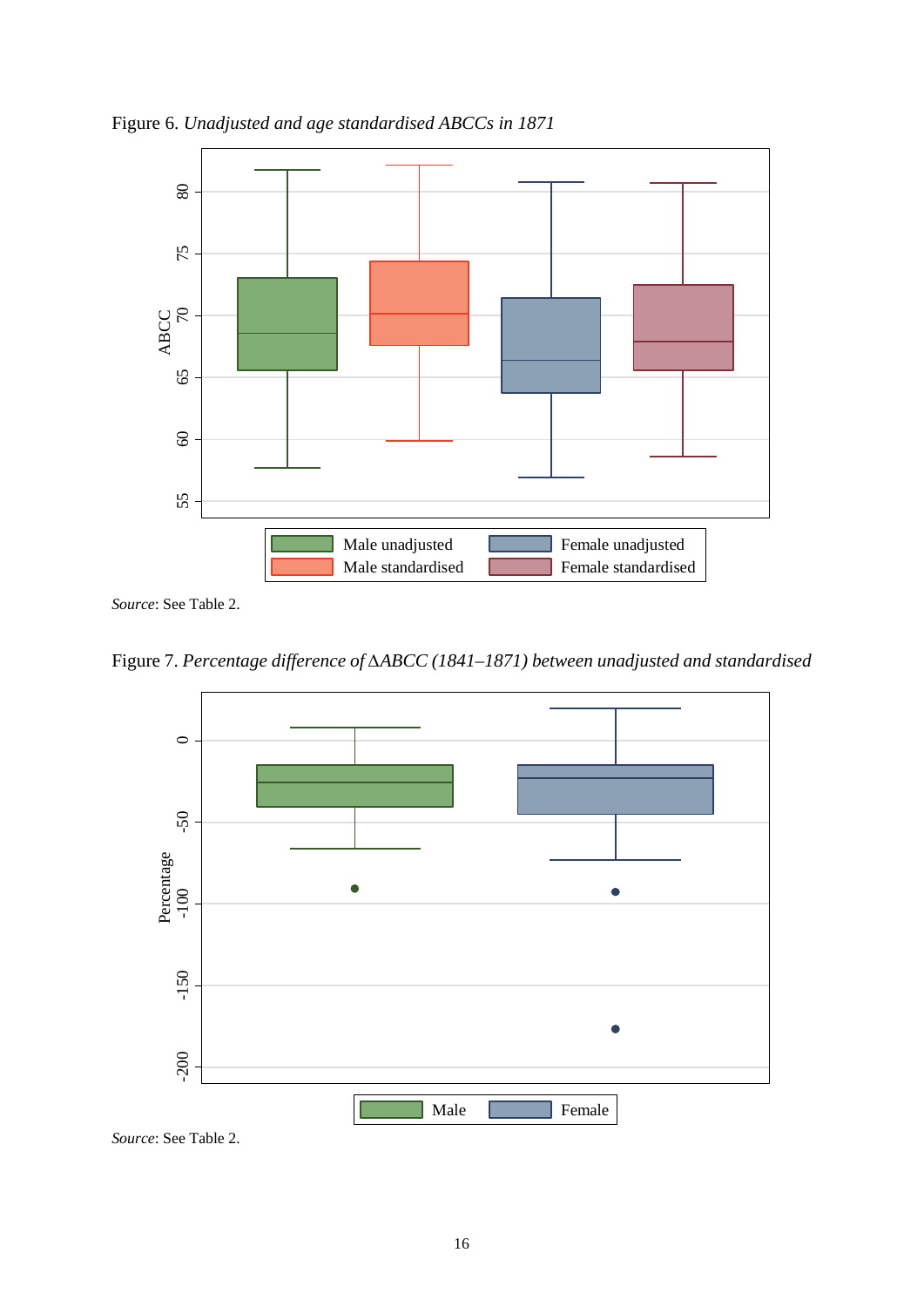In more modern settings, measures of digit preference are still recorded to control for data quality. For example, Pardeshi highlights how recorded ages in survey data in India are very poor quality given the rounding of ages and suggests more innovative ways to collect such data.35 Economic historians have now firmly adopted age heaping as a proxy for numeracy, but, as we demonstrate, any such interpretation is fraught with difficulty. Instead, we suggest heaping should initially be used more narrowly as a check on the quality of historical age statements. We suggest the economic history profession now (temporarily) put aside the heaping-as-numeracy interpretation alongside all its various rivals. What drives heaping changes over time should in the first instance be explored in the context of wider population dynamics, such as demographic and epidemiological transitions.

#### **Footnote references**

- A'Hearn, B., Baten, J., and Crayen, D., 'Quantifying quantitative literacy: age heaping and the history of human capital', *Journal of Economic History*, 69 (2009), pp. 783–808.
- A'Hearn, B., Delfino, A., and Nuvolari, A., 'Rethinking age heaping: a cautionary tale from nineteenth-century Italy', *Economic History Review*, 75 (2021), pp. 111–137.
- A'Hearn, B., Delfino, A., and Nuvolari, A., 'Age heaping and its discontents: a response to Baten, Benati, and Ferber', *Economic History Review* (2022), URL: https://doi.org/10.1111/ehr.13140.
- Anbinder, T., Connor, D., Ó Gráda, C., and Wegge, S., 'The problem of false positives in automated census linking: evidence from nineteenth-century New York's Irish immigrants', UCD Centre for Economic<br>Research Working Paper Series, Paper No. WP21/14 (June 2021). URL: Research Working Paper Series, Paper No. WP21/14 (June 2021), URL: https://www.ucd.ie/economics/t4media/WP21\_14.pdf.
- Bachi, R., 'The tendency to round off age returns: measurement and correction', *Bulletin of the International Statistical Institute*, 33 (1951), pp. 195–221.
- Bailey, M., and Mukannah, T. J., 'Patterns of digit preference and avoidance in the age statistics of some recent African censuses', *Journal of Official Statistics*, 9 (1993), pp. 705–715.
- Baten, J., Ma, D., Morgan, S. and Wang, Q., 'Evolution of living standards and human capital in China in the 18– 20th centuries: evidences from real wages, age-heaping, and anthropometrics', *Explorations in Economic History*, 47 (2010), pp. 347–359
- Baten, J., Benati, G., and Ferber, S., 'Rethinking age heaping again for understanding its possibilities and limitations', *Economic History Review* (2022), URL: https://doi.org/10.1111/ehr.13139.
- Baten, J., Crayen, D., and Voth, H.-J., 'Numeracy and the impact of high food prices in industrializing Britain, 1780- 1850', *The Review of Economics and Statistics*, 96 (2014), pp. 418–430.
- Begley, J., Geary, F., and Stark, T., 'Convergence in the pre-1911 Atlantic economy: what really happened to wages in Ireland between 1881 and 1911?', *Cambridge Journal of Economics*, 40 (2016), pp. 43–67.
- Beltrán Tapia, F., Diez-Minguela, A., Martinez-Galarraga, J., and Tirado-Fabregat, D., 'Two stories, one fate: ageheaping and literacy in Spain, 1877–1930', *Revista de Historia Economica* (2021), URL: https://doi.org/10.1017/S0212610921000033.
- Bodenhorn, H., Guinnane, T. W., and Mroz, T. A., 'Sample-selection biases and the "industrialization puzzle"', *Journal of Economic History*, 77 (2017), pp. 171–207.
- Blum, M., Colvin, C. L., McAtackney, L., and McLaughlin, E., 'Women of an uncertain age: quantifying human capital accumulation in rural Ireland in the nineteenth century', *Economic History Review*, 70 (2017), pp. 187–223.
- Blum, M., and Krauss, K.-P., 'Age heaping and numeracy: looking behind the curtain', *Economic History Review*, 71(2018), pp. 464–79.
- Budd, J. W., and Guinnane, T., 'Intentional age-misreporting, age-heaping, and the 1908 Old Age Pensions Act in Ireland', *Population Studies*, 45 (1991), pp. 497–518.
- Cappelli, G., and Baten, J., 'Numeracy development in Africa: new evidence from a long-term perspective (1730– 1970)', *Journal of Development Economics*, 150 (2021), article no. 102630.

<sup>35</sup> Pardeshi, 'Age heaping and accuracy'.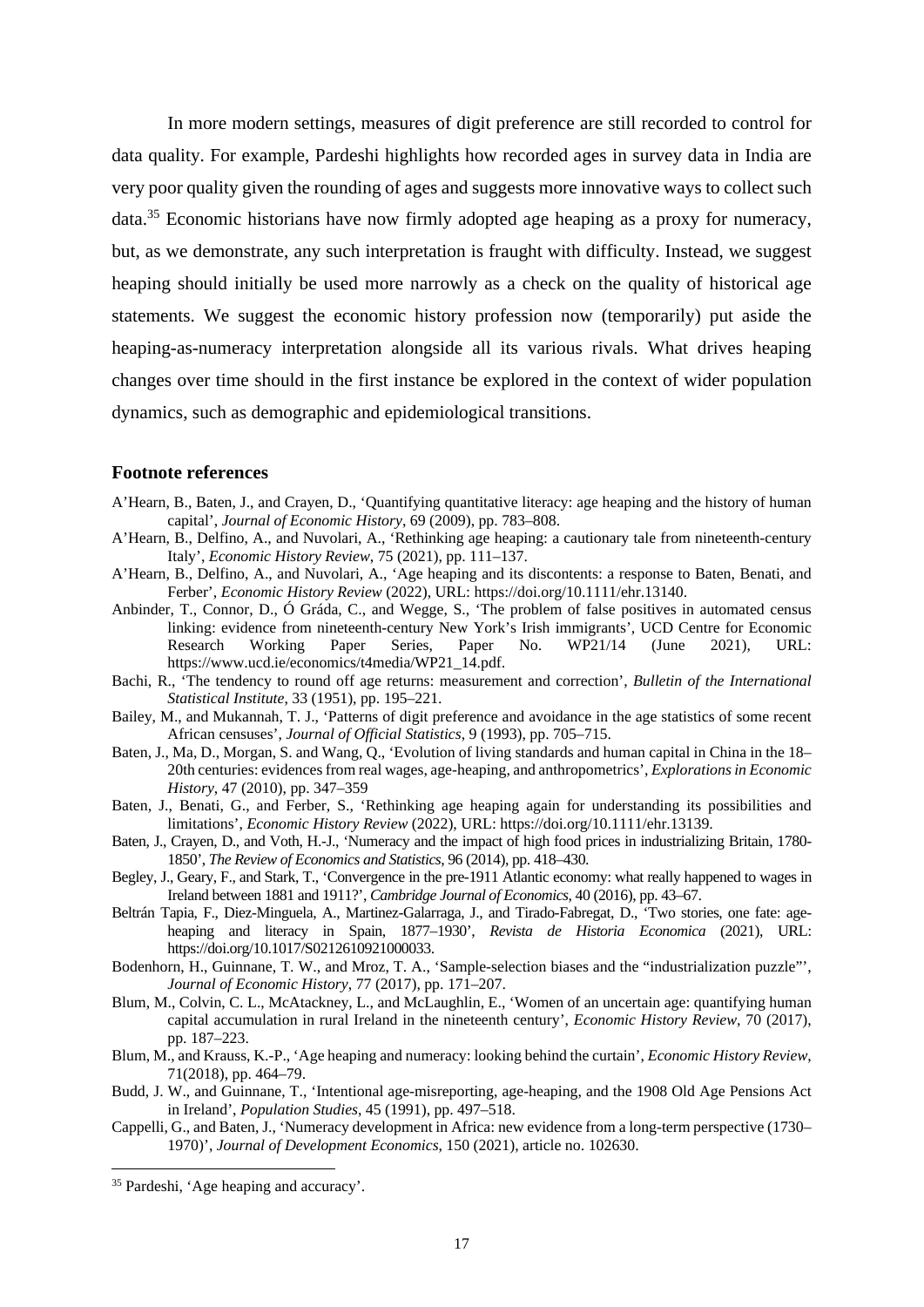- Clarke, P., 'The teaching of bookkeeping in nineteenth-century Ireland', *Accounting, Business and Financial History*, 18 (2008), pp. 21–33.
- Coolahan, J., *Irish education: its history and structure 1800–1980* (Dublin, 1981).
- Crayen, D., and Baten, J., 'Global trends in numeracy 1820–1949 and its implications for long-term growth', *Explorations in Economic History*, 47 (2010), pp. 82–99.
- de Bromhead, A., Fernihough, A., and Ó Gráda, C., '175 years of mismeasuring in Ireland? Some traps set by historical data', Statistical and Social Inquiry Society of Ireland, Dublin (May 2022).
- Fayehun, O., Ajayi, A. I., Onuegbu, C., and Egerson, D., 'Age heaping among adults in Nigeria: evidence from the Nigeria Demographic and Health Surveys 2003-2013', *Journal of Biosocial Science*, 52 (2020), pp. 132–139.
- Fitzpatrick, D., ''A share of the honeycomb': Education, emigration and Irishwomen', *Continuity and Change*, 1 (1986), pp. 217–234.
- Földvári, P., van Leeuwen, B., and van Leeuwen-Li, J., 'How did women count? A note on gender-specific age heaping differences in the sixteenth to nineteenth centuries', *Economic History Review*, 65 (2012), pp. 304–313.
- Gilleard, C., 'The other Victorians: age, sickness and poverty in 19th-century Ireland', *Ageing & Society*, 36 (2016), pp. 1157–1184.
- Gomellini, M., and Ó Gráda, C., 'Migrations', in G. Toniolo, ed., *The Oxford handbook of the Italian economy since Unification* (Oxford, 2013), pp. 271–302.
- Gómez-i-Aznar, È., '*Ad maiorem Dei gloriam*: numeracy levels in the Guarani Jesuit missions', *Economic History Review* (2022), URL: https://doi.org/10.1111/ehr.13169.
- Henderson, S., 'Religion and development in post-Famine Ireland', *Economic History Review*, 72 (2019), pp. 1251–1285.
- Hippe, R., and Baten, J. 'Regional inequality in human capital formation in Europe, 1790–1880', *Scandinavian Economic History Review*, 60 (2012), pp. 254–289.
- Kennedy, L., and Clarkson, A., 'Birth, death, and exile: Irish population history, 1700–1921', in: Graham, B. J., and Proudfoot, L. J. (eds.), *An historical geography of Ireland* (London, 1993).
- Kenny, S., Lennard, J., and O'Rourke, K. H., 'An annual index of Irish industrial production, 1840–1913', London School of Economics and Political Science, Economic History Working Series, Paper No. 312 (July 2021), URL: http://eprints.lse.ac.uk/107427/2/WP312\_002\_.pdf.
- Manzel, K., 'Essays on human capital development in Latin America and Spain', unpublished PhD thesis (University of Tubingen, 2009), URL: https://publikationen.unituebingen.de/xmlui/bitstream/handle/10900/47891/pdf/Version30\_01\_2012.pdf.
- Mokyr, J., *Why Ireland starved: a quantitative and analytical history of the Irish economy, 1800–1850* (London, 1983).
- Mokyr, J., and Ó Gráda, C., 'Emigration and poverty in prefamine Ireland', *Explorations in Economic History*, 19 (1982), pp. 360–84.
- Mokyr, J., and Ó Gráda, C., 'What do people die of during famines: the Great Irish Famine in comparative perspective', *European Review of Economic History*, 6 (2002), pp. 339–363.
- Mukherjee, B. N., and Mukhopadhyay, B. K., 'A study of digit preference and quality of age data in Turkish censuses', *Genus*, 44 (1988), pp. 201–227.
- Myers, R. J., 'Errors and bias in the reporting of ages in census data', *Transactions of the Actuarial Society of America*, XLI (1940), reprinted in: *Handbook of statistical methods for demographers* (US Bureau of the Census, 1960).
- Myers, R. J., 'Accuracy of age reporting in the 1950 United States census', *Journal of the American Statistical Association*, 49 (1954), pp. 826–831.
- Ó Gráda, C., and O'Rourke, K., 'Migration as disaster relief: lessons from the Great Irish Famine', *European Review of Economic History*, 1 (1997), pp. 3–25.
- Ó Gráda, C., 'Dublin Jewish demography a century ago', *The Economic and Social Review*, 37 (2006), pp. 123– 147.
- Pardeshi, G. S., 'Age heaping and accuracy of age data collected during a community survey in the Yavatmal District, Maharashtra', *Indian Journal of Community Medicine*, 35 (2010), pp. 391–395.
- Shrycock, H. S., Siegel, J. S., and associates, *The methods and materials of demography* (Amsterdam, 1976).
- Siegel, J. S., and Swanson, D. A., *The methods and materials of demography* (Amsterdam, 2004).
- Singh, M., Kashyap, G. C., and Bango, M., 'Age heaping among individuals in selected South Asian countries: evidence from Demographic and Health Survey', *Journal of Biosocial Science* (2021), URL: https://doi.org/10.1017/S0021932021000249.
- Whipple, G. C., *Vital statistics: an introduction to the science of demography* (2nd Edition, New York, 1923).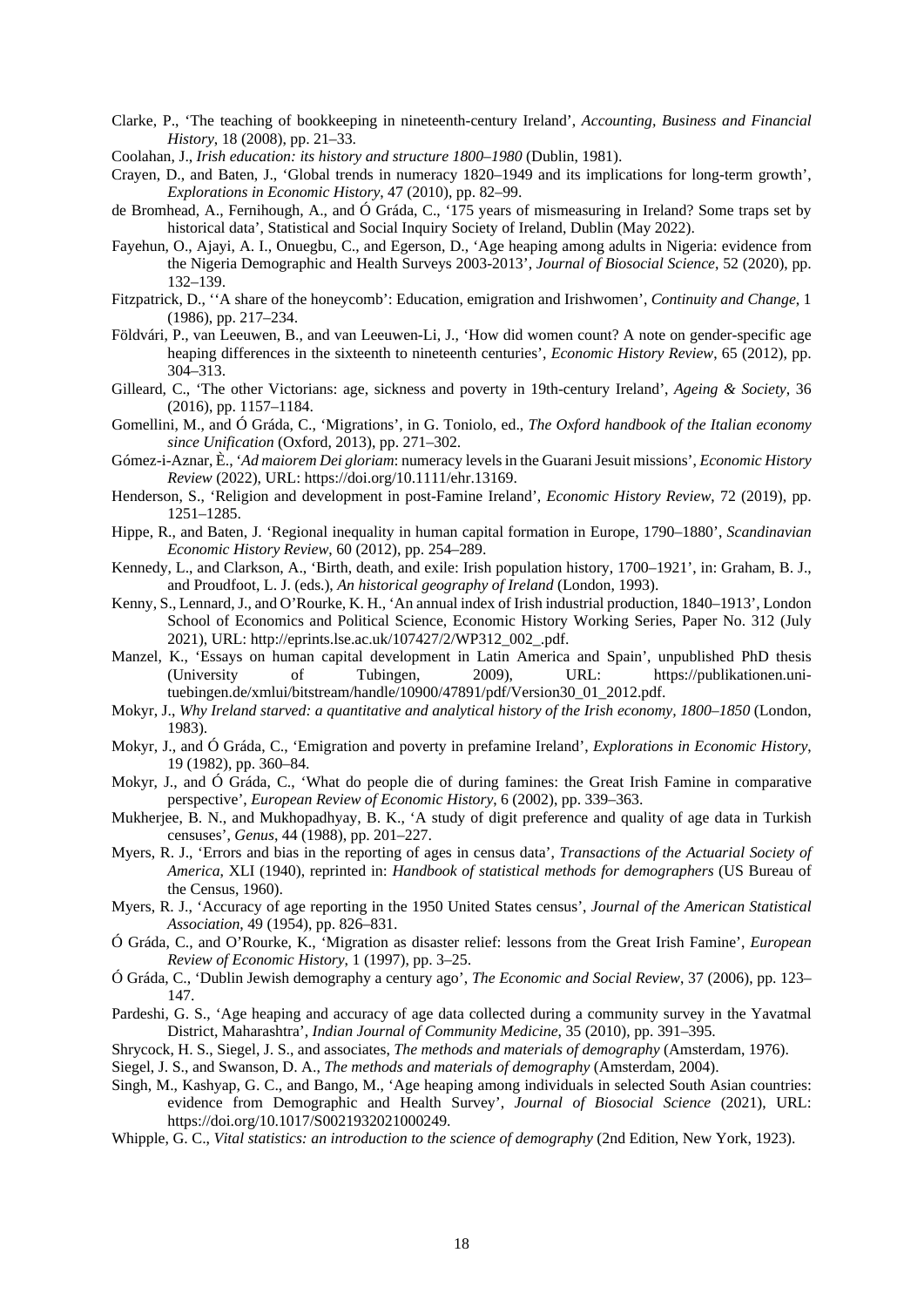#### **Official publications**

*Census of Ireland*, 1851, pt. VI, 'General report' (P.P. 1851, XXXI).

*Census of Ireland*, 1861, pt. II, 'Report and tables on ages and education, volume II' (P.P. 1863, LVII).

*Census of Ireland*, 1861, pt. V, 'General report, appendix, county tables, summary, index' (P.P. 1863, LXI).

*Census of Ireland*, 1871, pt. III, 'General report, with illustrative maps and diagrams, summary tables, and appendix' (P.P. 1876, LXXXI).

*Report of the commissioners appointed to take the Census of Ireland for the year 1841* (P.P. 1843, XXIV).

*Thirteenth census of the United States taken in the year 1910, volume 1 Population (United States Census Office,* 1913).

*Twelfth census of the United States taken in the year 1900. Population, part 1 (United States Census Office, 1901).*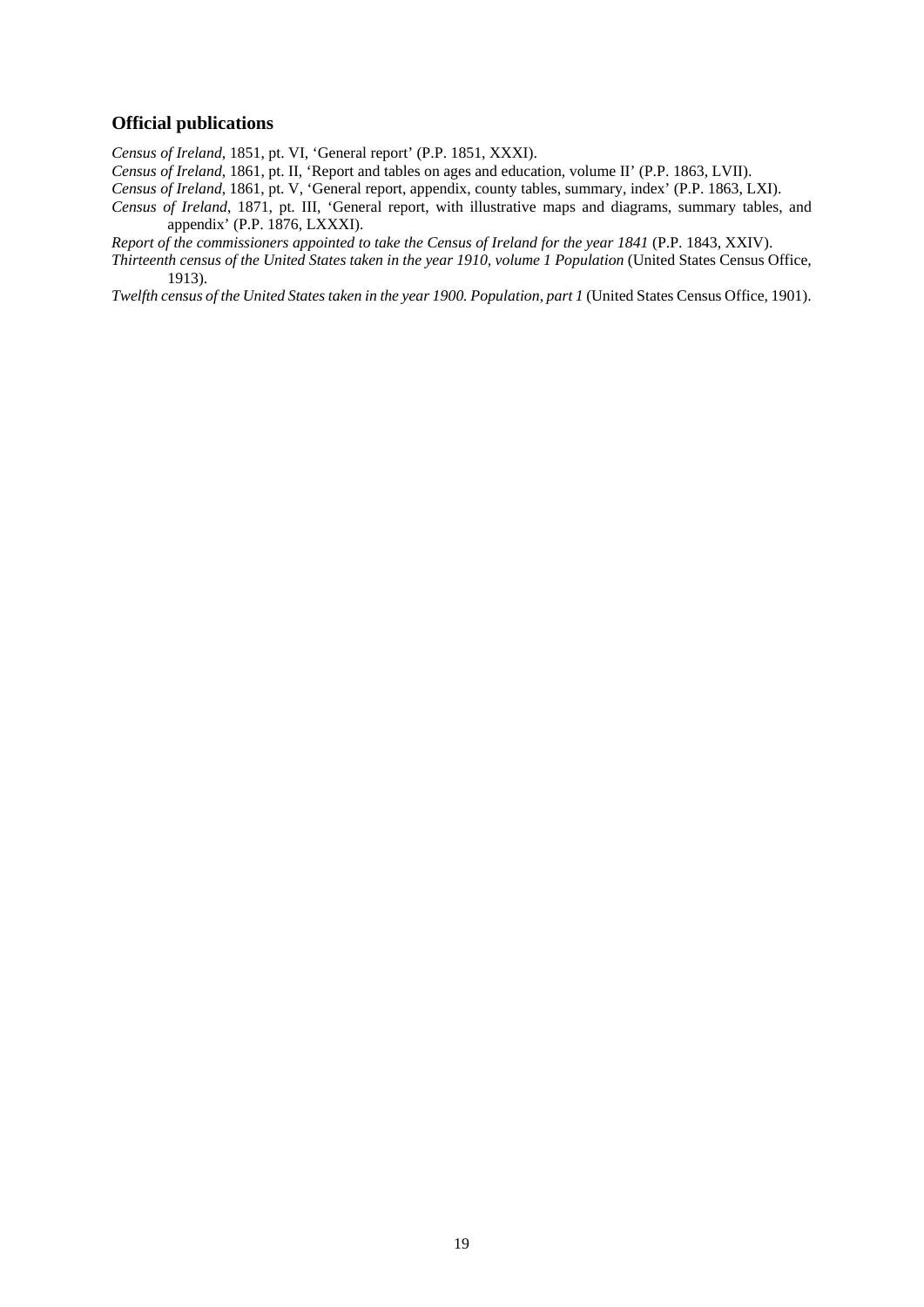| Province       |       |       | Unadjusted indices                     |          |                              |       | Standardised indices                   |          | <b>Difference</b>              |      |
|----------------|-------|-------|----------------------------------------|----------|------------------------------|-------|----------------------------------------|----------|--------------------------------|------|
| County         | ABCC  |       | Difference with<br>national<br>average |          | Age-<br>standardised<br>ABCC |       | Difference with<br>national<br>average |          | unadjusted and<br>standardised |      |
|                | 1841  | 1871  | 1841                                   | 1871     | 1841                         | 1871  | 1841                                   | 1871     | 1841                           | 1871 |
|                | /100  |       | $\%$                                   |          | /100                         |       | $\%$                                   |          | p. p.                          |      |
| Leinster       |       |       |                                        |          |                              |       |                                        |          |                                |      |
| Carlow         | 78.85 | 72.36 | 5.50                                   | 4.29     | 78.78                        | 74.00 | 5.21                                   | 4.32     | $-0.07$                        | 1.63 |
| Dublin         | 76.95 | 81.06 | 2.95                                   | 16.82    | 76.80                        | 81.24 | 2.57                                   | 14.52    | $-0.15$                        | 0.18 |
| Kildare        | 79.14 | 76.46 | 5.89                                   | 10.19    | 79.14                        | 76.59 | 5.69                                   | 7.98     | 0.00                           | 0.14 |
| Kilkenny       | 75.89 | 72.25 | 1.53                                   | 4.13     | 75.62                        | 73.96 | 0.99                                   | 4.27     | $-0.27$                        | 1.71 |
| King's*        | 76.82 | 73.02 | 2.78                                   | 5.23     | 76.96                        | 74.38 | 2.79                                   | 4.85     | 0.14                           | 1.36 |
| Longford       | 74.34 | 67.05 | $-0.54$                                | $-3.37$  | 74.95                        | 68.53 | 0.10                                   | $-3.39$  | 0.61                           | 1.48 |
| Louth          | 70.56 | 68.81 | $-5.60$                                | $-0.83$  | 71.19                        | 70.29 | $-4.92$                                | $-0.90$  | 0.63                           | 1.48 |
| Meath          | 73.53 | 69.09 | $-1.62$                                | $-0.42$  | 73.79                        | 70.45 | $-1.45$                                | $-0.68$  | 0.26                           | 1.36 |
| Queen's**      | 76.78 | 69.00 | 2.72                                   | $-0.56$  | 76.71                        | 70.83 | 2.45                                   | $-0.15$  | $-0.07$                        | 1.83 |
| Westmeath      | 74.59 | 73.02 | $-0.20$                                | 5.24     | 74.92                        | 74.38 | $0.06\,$                               | 4.86     | 0.33                           | 1.36 |
| Wexford        | 82.58 | 74.70 | 10.48                                  | 7.65     | 82.79                        | 76.10 | 10.57                                  | 7.28     | 0.21                           | 1.40 |
| Wicklow        | 80.73 | 73.28 | 8.01                                   | 5.61     | 80.72                        | 74.59 | 7.81                                   | 5.15     | $-0.01$                        | 1.31 |
| <b>Munster</b> |       |       |                                        |          |                              |       |                                        |          |                                |      |
| Clare          | 72.94 | 64.83 | $-2.41$                                | $-6.57$  | 72.40                        | 67.20 | $-3.31$                                | $-5.26$  | $-0.54$                        | 2.37 |
| Cork           | 73.01 | 68.35 | $-2.32$                                | $-1.49$  | 72.75                        | 70.05 | $-2.85$                                | $-1.24$  | $-0.27$                        | 1.70 |
| Kerry          | 70.66 | 64.97 | $-5.47$                                | $-6.37$  | 70.48                        | 66.78 | $-5.87$                                | $-5.86$  | $-0.17$                        | 1.81 |
| Limerick       | 72.93 | 67.86 | $-2.43$                                | $-2.19$  | 72.63                        | 69.55 | $-3.00$                                | $-1.95$  | $-0.30$                        | 1.69 |
| Tipperary      | 73.16 | 68.21 | $-2.12$                                | $-1.70$  | 72.65                        | 69.88 | $-2.97$                                | $-1.49$  | $-0.51$                        | 1.67 |
| Waterford      | 72.73 | 67.35 | $-2.70$                                | $-2.93$  | 72.13                        | 69.52 | $-3.67$                                | $-1.99$  | $-0.60$                        | 2.17 |
| Ulster         |       |       |                                        |          |                              |       |                                        |          |                                |      |
| <b>Antrim</b>  | 82.11 | 81.73 | 9.86                                   | 17.79    | 82.19                        | 82.16 | 9.77                                   | 15.82    | 0.08                           | 0.43 |
| <b>Armagh</b>  | 75.86 | 73.06 | 1.50                                   | 5.30     | 76.25                        | 74.44 | 1.83                                   | 4.95     | 0.39                           | 1.38 |
| Cavan          | 73.05 | 64.68 | $-2.27$                                | $-6.78$  | 73.45                        | 66.14 | $-1.90$                                | $-6.76$  | 0.40                           | 1.46 |
| Donegal        | 69.31 | 63.30 | $-7.27$                                | $-8.77$  | 70.07                        | 65.29 | $-6.42$                                | $-7.96$  | 0.76                           | 1.99 |
| Down           | 80.24 | 76.99 | 7.35                                   | 10.96    | 80.55                        | 78.35 | 7.58                                   | 10.46    | 0.31                           | 1.37 |
| Fermanagh      | 77.60 | 69.03 | 3.82                                   | $-0.51$  | 77.99                        | 70.45 | 4.16                                   | $-0.68$  | 0.39                           | 1.41 |
| Londonderry    | 76.43 | 71.54 | 2.25                                   | 3.11     | 77.07                        | 72.66 | 2.93                                   | 2.43     | 0.64                           | 1.12 |
| Monaghan       | 71.94 | 65.66 | $-3.75$                                | $-5.38$  | 72.56                        | 67.49 | $-3.10$                                | $-4.85$  | 0.62                           | 1.84 |
| Tyrone         | 74.42 | 67.70 | $-0.43$                                | $-2.43$  | 75.19                        | 69.08 | $0.42\,$                               | $-2.61$  | 0.77                           | 1.38 |
| Connacht       |       |       |                                        |          |                              |       |                                        |          |                                |      |
| Galway         | 67.19 | 62.00 | $-10.11$                               | $-10.64$ | 67.21                        | 64.57 | $-10.24$                               | $-8.97$  | 0.02                           | 2.57 |
| Leitrim        | 76.64 | 66.08 | 2.54                                   | $-4.77$  | 76.76                        | 67.74 | 2.52                                   | $-4.50$  | 0.12                           | 1.67 |
| Mayo           | 68.49 | 57.66 | $-8.37$                                | $-16.90$ | 68.50                        | 59.90 | $-8.52$                                | $-15.56$ | $0.01\,$                       | 2.24 |
| Roscommon      | 70.97 | 65.49 | $-5.05$                                | $-5.62$  | 71.18                        | 67.61 | $-4.93$                                | $-4.68$  | 0.21                           | 2.13 |
| Sligo          | 71.37 | 63.76 | $-4.51$                                | $-8.11$  | 71.65                        | 65.66 | $-4.31$                                | $-7.43$  | 0.28                           | 1.90 |
| National       |       |       |                                        |          |                              |       |                                        |          |                                |      |
| Mean           | 74.74 | 69.39 |                                        |          | 74.88                        | 70.93 |                                        |          | 0.13                           | 1.55 |
| Weighted***    | 74.21 | 70.31 |                                        |          | 74.27                        | 71.77 |                                        |          |                                |      |

Table A1. *Unadjusted and standardised ABCC indices for men, by county, 1841 and 1871* 

*Note*: \* King's County is now known as County Offaly. \*\* Queen's County is now known as County Laois. Underlined constitute the six counties of Northern Ireland from 1921. \*\*\* Weighted by county population size (23–62-year-olds).